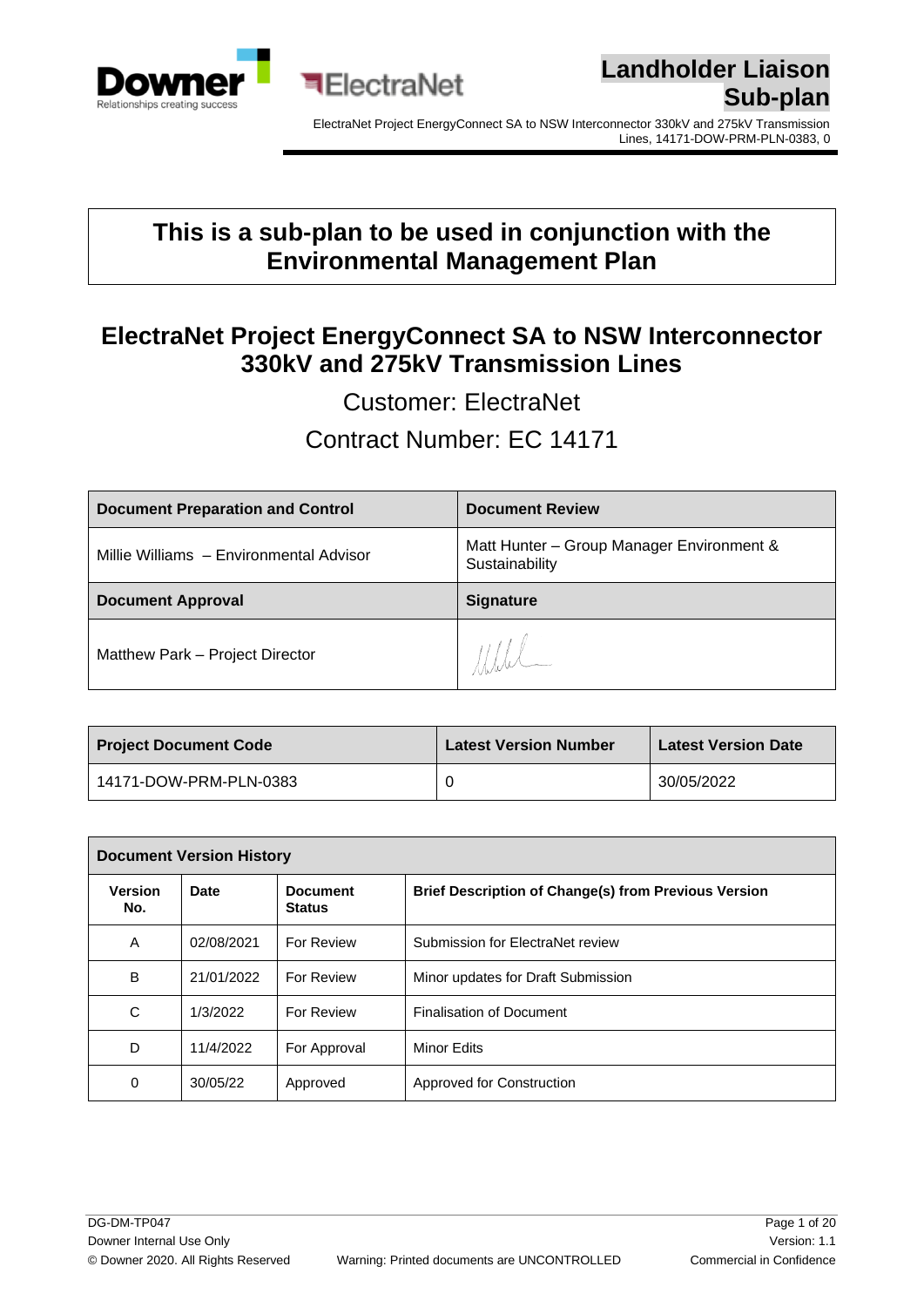



ElectraNet Project EnergyConnect SA to NSW Interconnector 330kV and 275kV Transmission<br>Lines, 14171-DOW-PRM-PLN-0383, 0

# **TABLE OF CONTENTS**

| $\mathbf{1}$    |        |  |  |
|-----------------|--------|--|--|
| 2               |        |  |  |
| 3               |        |  |  |
| 4               |        |  |  |
|                 | 4.1    |  |  |
|                 | 4.2    |  |  |
|                 | 4.3    |  |  |
|                 | 4.4    |  |  |
| 5               |        |  |  |
| 6               |        |  |  |
|                 | 6.1    |  |  |
|                 | 6.2    |  |  |
| $\overline{7}$  |        |  |  |
|                 | 7.1    |  |  |
| 8               |        |  |  |
|                 | 8.1    |  |  |
|                 | 8.1.1  |  |  |
|                 | 8.1.2  |  |  |
| 9               |        |  |  |
|                 | 9.1    |  |  |
|                 | 9.2    |  |  |
|                 | 9.3    |  |  |
|                 | 9.3.1  |  |  |
| 10 <sup>°</sup> |        |  |  |
|                 | 10.1   |  |  |
|                 | 10.1.1 |  |  |
|                 | 10.1.2 |  |  |
|                 |        |  |  |
|                 | 10.2.1 |  |  |
|                 | 10.2.2 |  |  |
|                 | 10.3   |  |  |
|                 | 10.4   |  |  |
|                 |        |  |  |
|                 | 11.1   |  |  |
|                 | 11.1.1 |  |  |
|                 | 11.1.2 |  |  |
|                 | 11.1.3 |  |  |
|                 | 11.1.4 |  |  |
|                 | 11.1.5 |  |  |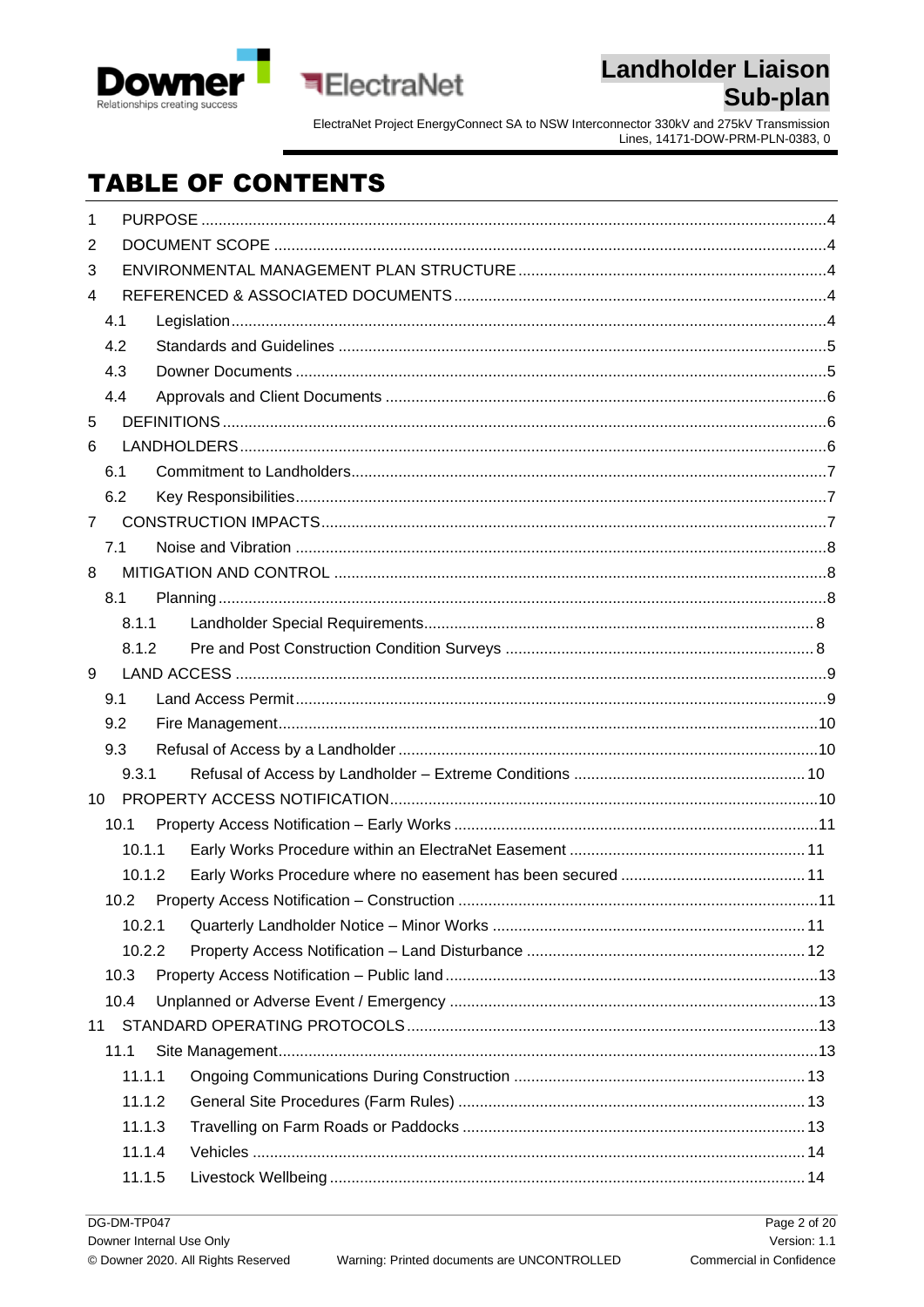



**ElectraNet**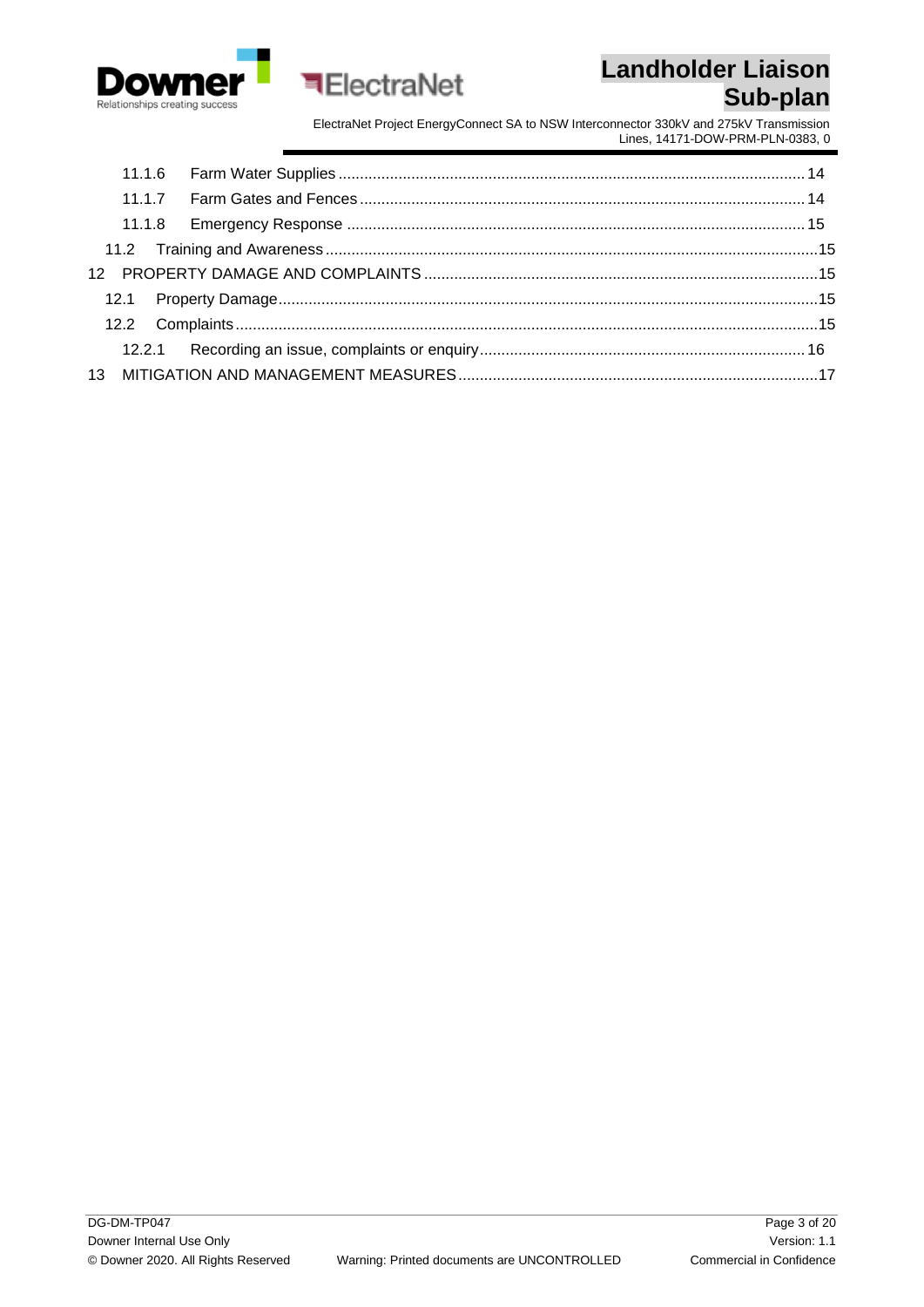

ElectraNet Project EnergyConnect SA to NSW Interconnector 330kV and 275kV Transmission Lines, 14171-DOW-PRM-PLN-0383, 0

# <span id="page-3-0"></span>**PURPOSE**

The purpose of this Landholder Liaison sub-plan is to describe how communication with landholders, and access onto landholder properties, will be managed throughout the duration of the project. Works will be implemented in accordance with the management measures and strategies contained in this sub-plan.

There are two essential elements components for constructive landholder relationships:

**बElectraNet** 

- a) Effective communications with landholders
- b) Carrying out work in a manner that is safe, respectful of the landholder wishes, and minimises impact on the land

## <span id="page-3-1"></span>2 DOCUMENT SCOPE

The scope of this sub-plan applies to all Downer workers for ElectraNet's Project EnergyConnect (PEC). This sub-plan applies to all aspects of landholder communications and liaison for the project.

This sub-plan incorporates the requirements in ElectraNet's project relevant documents including Scope for Environmental Management Plan EC.14171 – Project EnergyConnect Major Works Contract – Design and Construct (July 2021), Safety and Sustainability Standards; and Engineering Contract Specifications.

Where additional management requirements are identified outside the scope of the Environmental Management Plan (SEMP) and this sub-plan specific environmental controls will be identified, and documentation/procedures updated.

# <span id="page-3-2"></span>3 ENVIRONMENTAL MANAGEMENT PLAN STRUCTURE

A series of environmental sub-plans, as referenced in the project's Environmental Management Plan (Construction), aim to identify environmental risks and opportunities, and provide mitigation controls to manage those risks with an emphasis on the critical risks and controls.

As with the Environmental Management Plan (Construction), sub-plans reference any IMS documents (including but not limited to, procedures, work instructions, and forms), customer specific requirements, and project specific documents required to execute the project.

Updates to sub-plans are subject to the document review and approval process detailed in the project's document control plan.

# <span id="page-3-3"></span>4 REFERENCED & ASSOCIATED DOCUMENTS

### <span id="page-3-4"></span>**4.1 Legislation**

The project will be undertaken in accordance with the *Electricity Act 1996* (SA). This Act contains provisions for ElectraNet to acquire property rights and gain access to private land not owned by ElectraNet. The Act contains landholder notice requirements applicable prior to entering land including access to ElectraNet's transmission line easement.

Downer, as the principal contractor for ElectraNet, has primary responsibility for day to day engagement and communication with landholders during the construction phase. This includes informing the landholder about work that is planned on their property.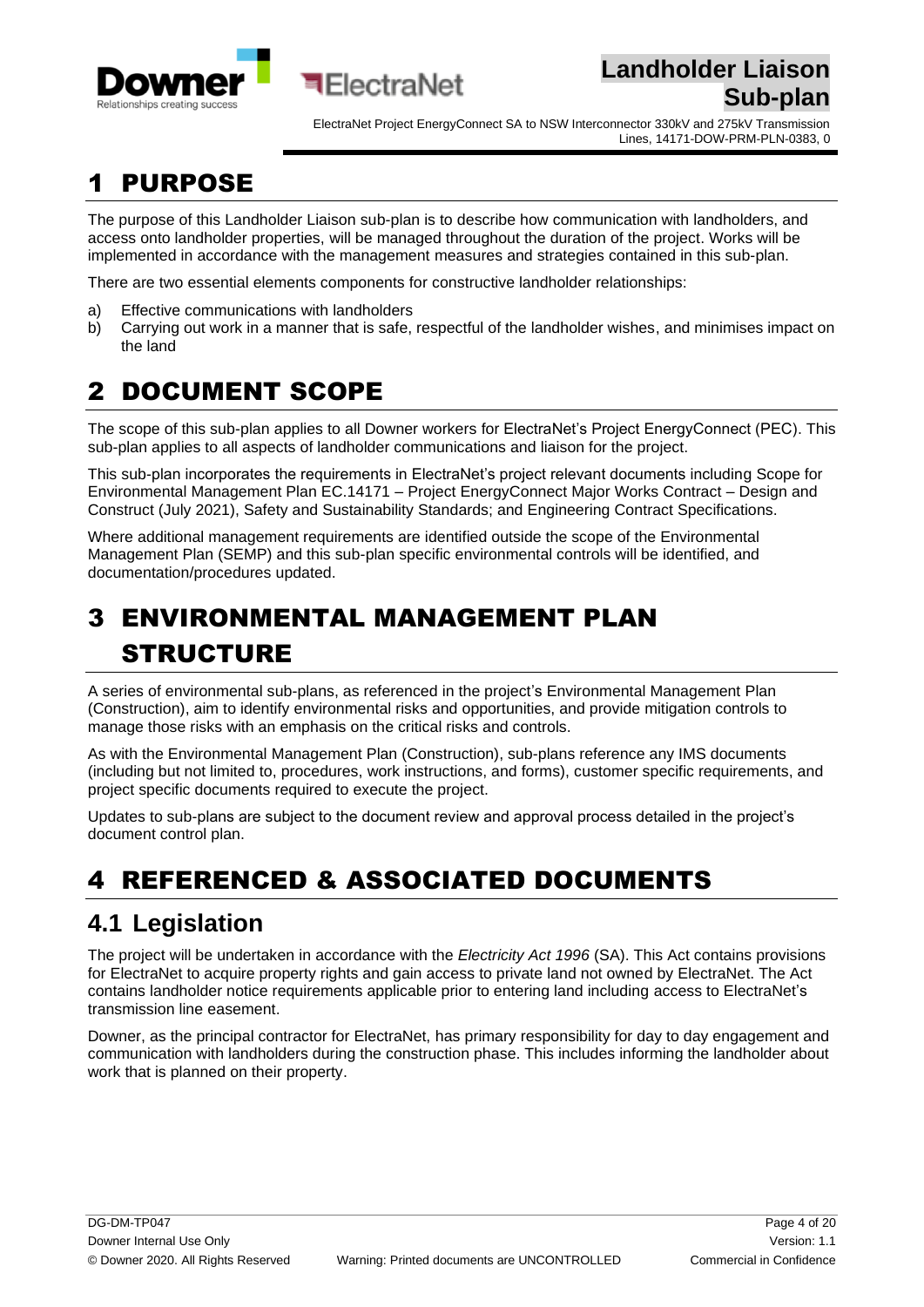

ElectraNet Project EnergyConnect SA to NSW Interconnector 330kV and 275kV Transmission Lines, 14171-DOW-PRM-PLN-0383, 0

## <span id="page-4-0"></span>**4.2 Standards and Guidelines**

The standards and guidelines applicable to landholder liaison are listed in the following table.

**ElectraNet** 

| <b>Australian Standards and Guidance Material</b>   |
|-----------------------------------------------------|
| Environment Protection (Noise) Policy 2007          |
| Noise Information Sheet (South Australia EPA, 2013) |

## <span id="page-4-1"></span>**4.3 Downer Documents**

| <b>DOWNER DOCUMENTS</b>           |                                            |                                                          |
|-----------------------------------|--------------------------------------------|----------------------------------------------------------|
| <b>POLICIES</b>                   |                                            |                                                          |
| DG-ZHAN-PO200                     | <b>Environmental Sustainability Policy</b> |                                                          |
| <b>PRINCIPLES</b>                 |                                            |                                                          |
| DG-ZH-PN002                       | 10 Environmental Principles                |                                                          |
| <b>PROCEDURES</b>                 |                                            |                                                          |
| DG-DM-PR003                       |                                            | Operational Change Management Procedure                  |
| DG-QA-PR003                       | <b>Internal Audits Procedure</b>           |                                                          |
| <b>DG-RM-PR003</b>                |                                            | Project Risk and Opportunity Management                  |
| DG-ZH-PR006                       |                                            | Incident Management Procedure                            |
| DG-ZH-PR007                       |                                            | Zero Harm Performance Monitoring and Reporting Procedure |
| <b>DG-ZH-PR116.1</b>              | Inspections Procedure                      |                                                          |
| <b>STANDARDS</b>                  |                                            |                                                          |
| DG-HR-ST013                       | Training & Competency Management Standard  |                                                          |
| DG-ZH-ST002                       |                                            | Legislative and Other Requirements Standard              |
| DG-ZH-ST013                       | Zero Harm Worker Consultation Standard     |                                                          |
| DG-ZH-ST063                       | Waste Management Standard                  |                                                          |
| DA-ZH-ST069                       | Environmental Noise and Vibration Standard |                                                          |
| <b>PROJECT SPECIFIC DOCUMENTS</b> |                                            |                                                          |
| <b>PLANS</b>                      |                                            |                                                          |
| 14171-DOW-PRM-PLN-0361            |                                            | Safety Management Plan                                   |
| 14171-DOW-PRM-PLN-0362            |                                            | <b>Quality Management Plan</b>                           |
| 14171-DOW-PRM-PLN-0388            |                                            | Emergency Management Plan                                |
| 14171-DOW-PRM-PLN-0379            |                                            | Environmental Management Plan                            |
| 14171-DOW-PRM-PLN-0380            |                                            | Waste Management Plan Sub-plan                           |
| 14171-DOW-PRM-PLN-0381            |                                            | Weed, Pest and Disease Management Sub-plan               |
| 14171-DOW-PRM-PLN-0552            |                                            | Biodiversity and Rehabilitation Management Sub-plan      |
| 14171-DOW-PRM-PLN-0384            |                                            | Sedimentation, Erosion and Drainage Management Sub-Plan  |
| 14171-DOW-PRM-PLN-0385            |                                            | Waterway Management Sub-plan                             |
| 14171-DOW-PRM-PLN-0526            |                                            | RMMAC Cultural Heritage Management Sub-Plan              |
| 14171-DOW-PRM-PLN-0574            |                                            | First Peoples #2 Cultural Heritage Management Sub-Plan   |
| 14171-DOW-PRM-PLN-0575            |                                            | Ngadjuri Nation Cultural Heritage Management Sub-Plan    |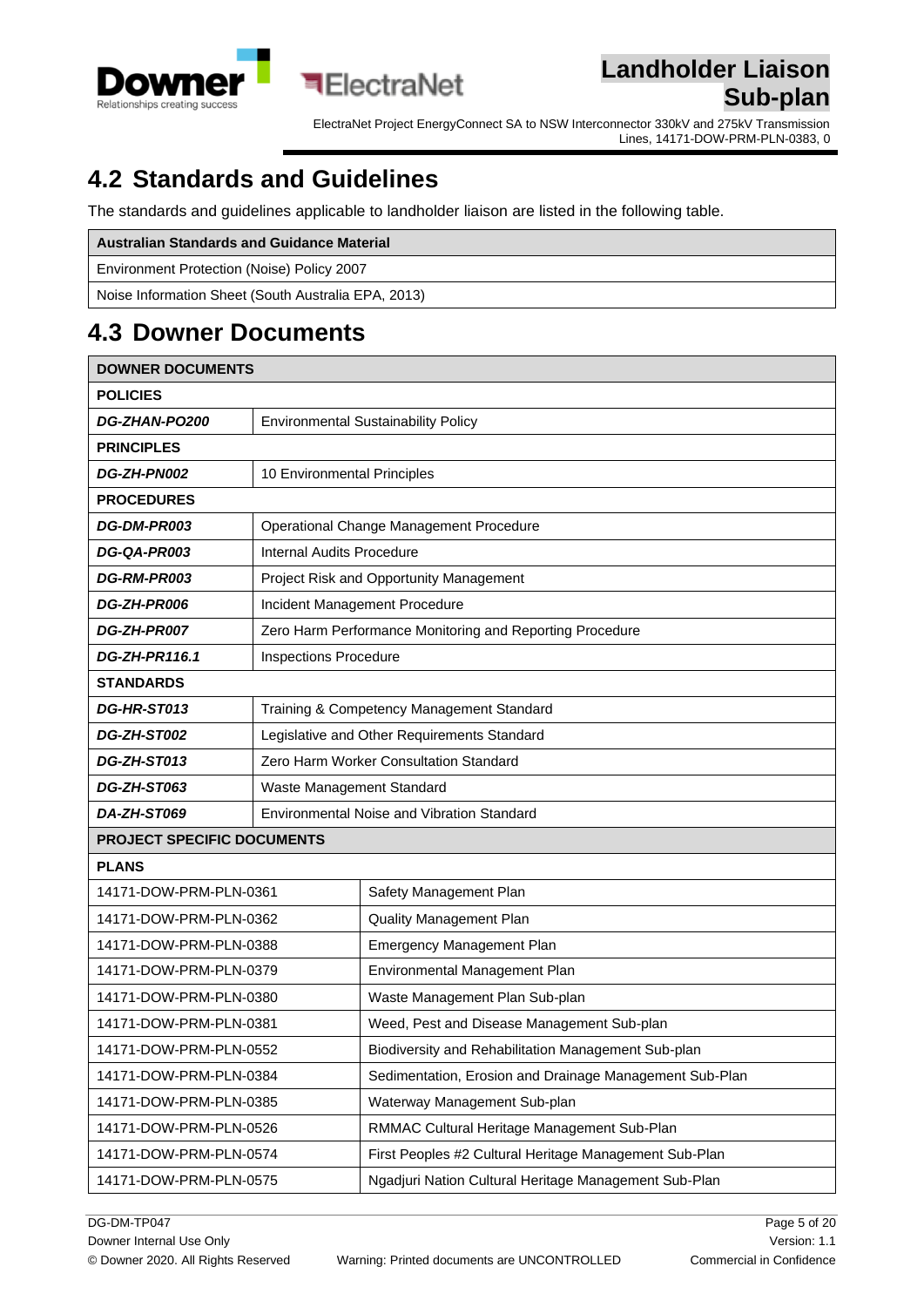

ElectraNet Project EnergyConnect SA to NSW Interconnector 330kV and 275kV Transmission Lines, 14171-DOW-PRM-PLN-0383, 0

### <span id="page-5-0"></span>**4.4 Approvals and Client Documents**

司ElectraNet

| <b>PROJECT APPROVALS AND CLIENT DOCUMENTS</b> |                                                                                  |  |
|-----------------------------------------------|----------------------------------------------------------------------------------|--|
| DA                                            | Provisional Development Authorisation (Government Gazette 6 January 2022)        |  |
| <b>SEMP</b>                                   | ElectraNet Scope for Environmental Management Plan (SEMP)                        |  |
| S&S                                           | ElectraNet Safety and Sustainability Standards (October 2020)                    |  |
| <b>REFERENCE PLANS AND REPORTS</b>            |                                                                                  |  |
| LMP                                           | ElectraNet Landholder Management Plan EC.14171 Project EnergyConnect (July 2021) |  |

## <span id="page-5-1"></span>5 DEFINITIONS

The following terms are used in this document.

| CAZ Plans                                      | Construction Activity Zone (CAZ) Plans show all ground disturbing activities associated with the<br>project including:<br>new tracks, pads and facilities                                                                          |  |  |
|------------------------------------------------|------------------------------------------------------------------------------------------------------------------------------------------------------------------------------------------------------------------------------------|--|--|
|                                                | maintenance of existing access tracks including grading, widening or stabilisation<br>areas of disturbance associated with demolition works.<br>These CAZ Plans will be available as spatial data and/or PDF maps for all workers. |  |  |
| Downer Worker                                  | All individuals working for Downer as: employees, contingent labour hire, contractors,<br>subcontractors, apprentices, trainees, and work experience students.                                                                     |  |  |
| <b>EMP</b>                                     | Environmental Management Plan for the construction phase of this project                                                                                                                                                           |  |  |
| <b>INX</b>                                     | The Zero Harm database used to record, investigate and follow-up events, including audits,<br>hazards, incidents, inspections, meetings, observations, risk assessments, reviews, and<br>suggestions.                              |  |  |
| Infrastructure<br>Works Program<br>$($ IWP $)$ | Written program of works prepared by ElectraNet for agreement by the landholder based on<br>proposed infrastructure provided in the detailed design supplied by Downer                                                             |  |  |
| Land Access<br>Permit (LAP)                    | Permit provided by ElectraNet to Downer to authorise the commencement of work on a property.                                                                                                                                       |  |  |

## <span id="page-5-2"></span>6 LANDHOLDERS

The project area extends through 82 land parcels occupied by 27 different landholders comprising of freehold title, pastoral leases and conservation reserves.

The Project area encompasses land with a range of different land uses. Some of the key land uses and landholder groups along the alignment include:

- energy sector
- mining and petroleum sector (tenement holders)
- other major infrastructure operations (i.e. telecommunications)
- traditional Owners / Native Title
- biodiversity and conservation management areas
- agriculture including cropping and grazing
- rural living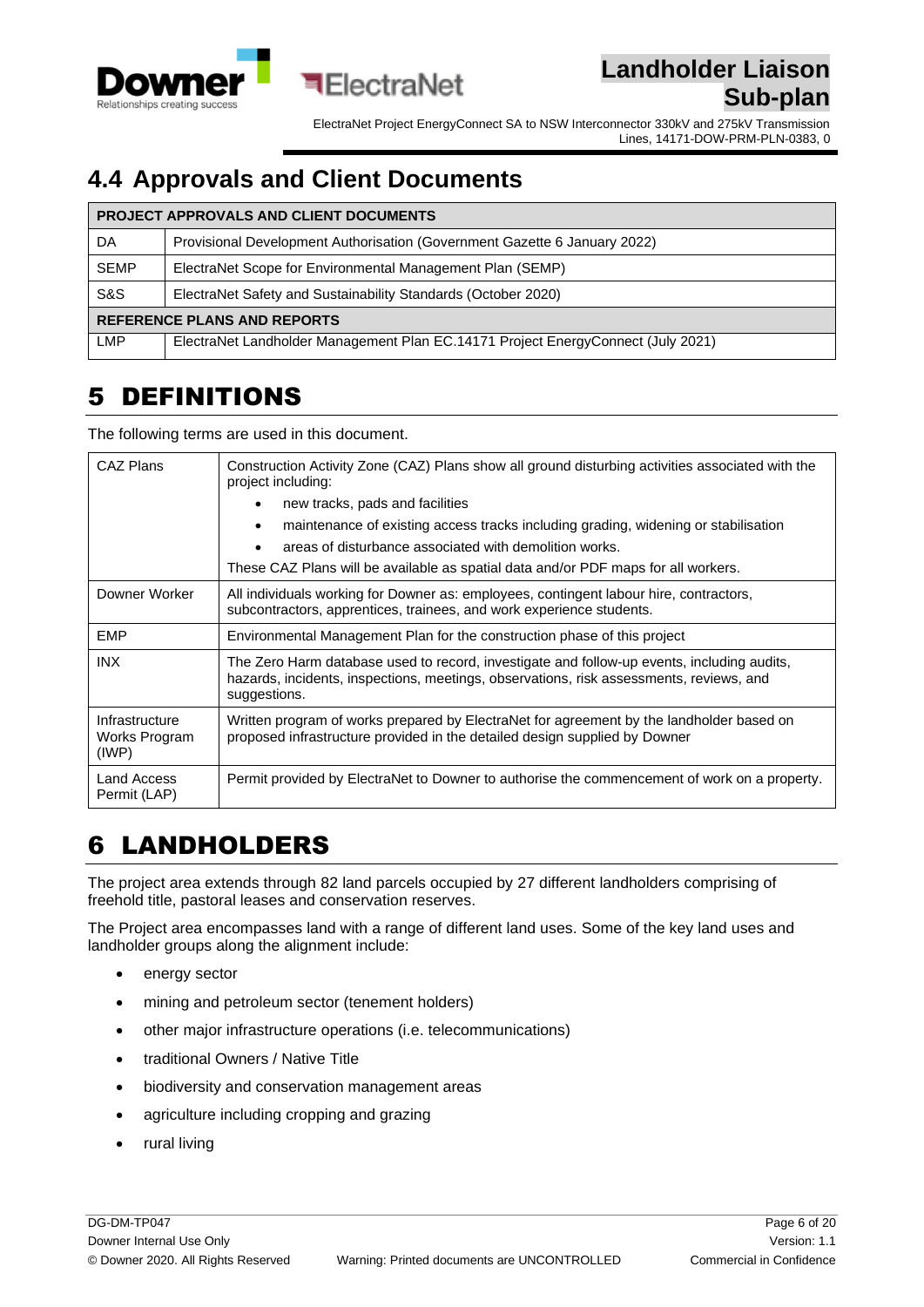

ElectraNet Project EnergyConnect SA to NSW Interconnector 330kV and 275kV Transmission Lines, 14171-DOW-PRM-PLN-0383, 0

## <span id="page-6-0"></span>**6.1 Commitment to Landholders**

Downer and ElectraNet commit to behaving with integrity when working with landholders to identify transmission line routes, and build infrastructure by:

**बElectraNet** 

- being honest, ethical and trustworthy
- providing comprehensive and reliable information
- following through on our commitments and doing what we say we will do
- demonstrating respect for landowners, occupiers and their properties
- negotiating in good faith, to achieve fair and reasonable outcomes
- Complying with the relevant laws

### <span id="page-6-1"></span>**6.2 Key Responsibilities**

Downer has key responsibilities with regard to landowner interactions, notification and engagement, including:

- provide ElectraNet with a Land Access Permit (LAP) 30 business days in advance of requiring access to land.
- ensure operations are undertaken in accordance with the Contract, Management Plans and this plan.
- **•** ensure that persons entering a property understand the conditions in the LAP including landholder special requirements.
- ensure activities are carried out in accordance with the LAP and standard operating protocol.
- ensure notable landholder interactions are regularly communicated to the ElectraNet Project Manager.
- Review any special conditions pertaining to work on each property and ensure compliance in both the design and construction stages.
- advise the ElectraNet Project Manager of the schedule of works and properties affected at each stage (including when changes to the schedule are made).
- manage landholder complaints and claims including reporting
- Report any unplanned damage to the ElectraNet Project Manager to ensure communication with the landholder.
- provide written Property Access Notice 10 business days prior to ground disturbing works.
- Contact landholder by telephone two days before commencing work on their property.
- undertake day-to-day communication with landholders.
- **•** gain landholder agreement for minor changes to agreed infrastructure, with written confirmation of agreement provided to ElectraNet.
- ensure all meaningful interactions with landholders are recorded and shall be provided to ElectraNet for recording in ElectraNet Connect

# <span id="page-6-2"></span>7 CONSTRUCTION IMPACTS

When undertaking work within the ElectraNet easement, all Downer personnel and contractors must treat landholders, and their property, with respect and give due consideration to their requirements. Good relationships with landholders will enable Downer to undertake works in an efficient and safe manner.

The potential impacts of construction on landholder properties are:

- damage to property including fences, gates or tracks
- disturbance or death of stock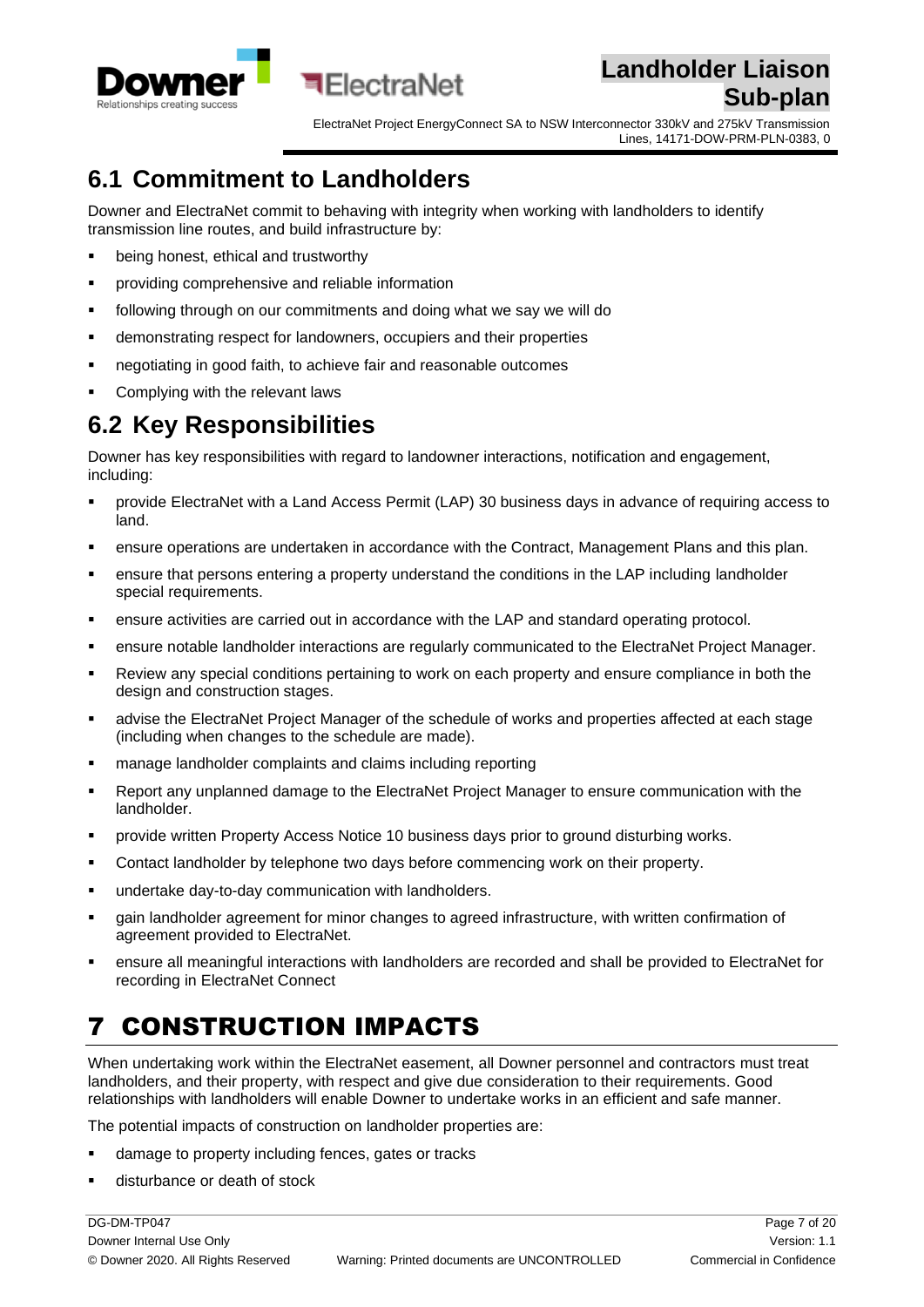



- disturbance or loss of crops or pasture
- introduction or spread of weeds
- dust, noise, litter and visual impacts

### <span id="page-7-0"></span>**7.1 Noise and Vibration**

The potential sources of noise and vibration during construction include:

**■FlectraNet** 

- access by plant and vehicles to the location of the work sites
- noise generated from plant and machinery when working onsite
- rock breaking or piling of foundations if required

Prior to commencement of works which may cause disturbance, such as noisy activities outside of normal working hours, potentially sensitive receivers to noise and vibration will be identified.

## <span id="page-7-1"></span>8 MITIGATION AND CONTROL

Maintaining good relationships with landholders is critical to the successful delivery of the Project. The following mitigation and control strategies will be undertaken as far as practicable to mitigate potential impacts on landholders.

### <span id="page-7-2"></span>**8.1 Planning**

#### <span id="page-7-3"></span>**8.1.1 Landholder Special Requirements**

Special requirements (SR's) are conditions that a Landholder and ElectraNet agree upon that can include property / easement access arrangement, biosecurity requirements such as vehicle wash-down and aerial inspections. Special Requirements must be complied with when accessing Landholder property. Employees and Contractors are required to:

- strictly adhere to any "special requirements" that are recorded within ElectraNet Connect
- record and provide photographic evidence of vehicle wash and brush down, geo-coded, date and time stamped PRIOR to accessing properties (in accordance with Special Requirements)
- assume responsibility to check ElectraNet Connect closer to the time of access for any SR updatesfailure to check current information is no excuse to meet SR's
- abide by any project requirements that are additional to existing landholder SR's if the project is in close proximity to the asset
- include any pre-existing SR's in any access agreements where engaged on longer term projects.

#### <span id="page-7-4"></span>**8.1.2 Pre and Post Construction Condition Surveys**

Downer must make good on any damage caused to the property by the works undertaken during construction.

Pre-construction surveys will be undertaken by ElectraNet, in conjunction with the landholder, no more than four weeks prior to construction works commencing and post-construction inspections will be undertaken within four weeks of construction completion.

During the site inspections, the following will be documented:

- prevalence of weed species
- location and condition of existing access tracks
- location of crops, sensitive soils and paddocks
- location and condition of major structures e.g. houses, sheds, irrigation bores/pumps
- condition of adjacent fences, gates, stock troughs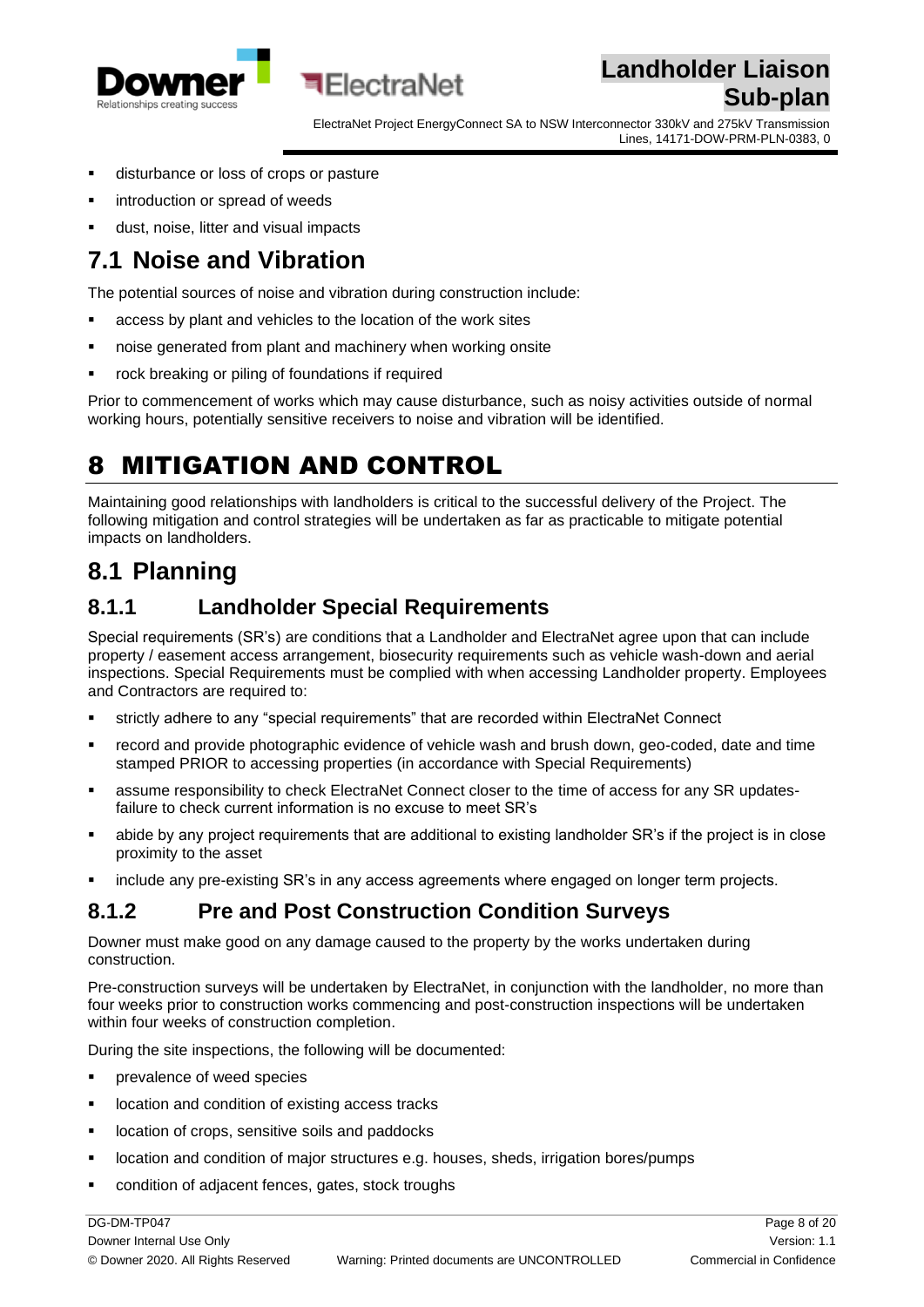

ElectraNet Project EnergyConnect SA to NSW Interconnector 330kV and 275kV Transmission Lines, 14171-DOW-PRM-PLN-0383, 0

- location of buried powerlines, drainage and sewer lines
- level of soil compaction
- location and condition of remnant vegetation or areas of biodiversity value

**■FlectraNet** 

- sites of historical or cultural significance
- refuse, contamination, stockpiles, materials or waste products
- consideration in respect to stock impacts.

The post-construction survey will be undertaken between ElectraNet and the landholder to ensure that disturbed areas have been returned to a similar condition to that documented in the pre-construction inspection. If the land condition is found to be in an unsatisfactory, further rehabilitation or rectification may be required by Downer.

<span id="page-8-0"></span>Downer will be invited to attend the Pre and Post Construction Surveys.

### 9 LAND ACCESS

Prior to accessing the Project site, all personnel must comply with legislative requirements (and ElectraNet's TAAM in project areas where TAAM applies), including land access and notification requirements.

Downer shall ensure that all persons carrying out work do so in accordance with:

- this management plan
- **E** landholder Special Requirements (section 8.1.1)
- land access permit (section 9.1)
- property Access Notification (section 10)
- standard Operating Procedures (section 11)

#### <span id="page-8-1"></span>**9.1 Land Access Permit**

Prior to the commencement of any ground disturbance works, Downer is required to submit a Land Access Permit and provide ElectraNet with **30 business days** advance notice of the need to access land. The LAP will contain specific details of ground disturbance works, and mapping of the disturbance locations.

Once the notice is received, ElectraNet will issue a LAP for the requested properties within 30 business days. Multiple LAPs will be created for the project, as one LAP will be provided per landholder, with the exception of ALT where separate LAP's will be required for Calperum and Taylorville Stations.

Downer is required to abide by the requirements specified in the LAP, and ground disturbance works are to commence following the receipt of an approved LAP issued by ElectraNet.

Project specific information contained in the LAP will include

- approved works
- contact details for the landholder
- environmental, Cultural Heritage and Regulatory Approval Conditions
- landholder special requirements
- special conditions relating to design and construction works on that land

It is the responsibility of each person entering the property to be familiar with the conditions of the LAP.

If ElectraNet is made aware that Landholder Special Requirements have changed during the Project, the LAP will be revised and reissued to the Principal Contractor. Changes may occur for reasons such as change of ownership, change of land use, change in on-site practices by the landholder.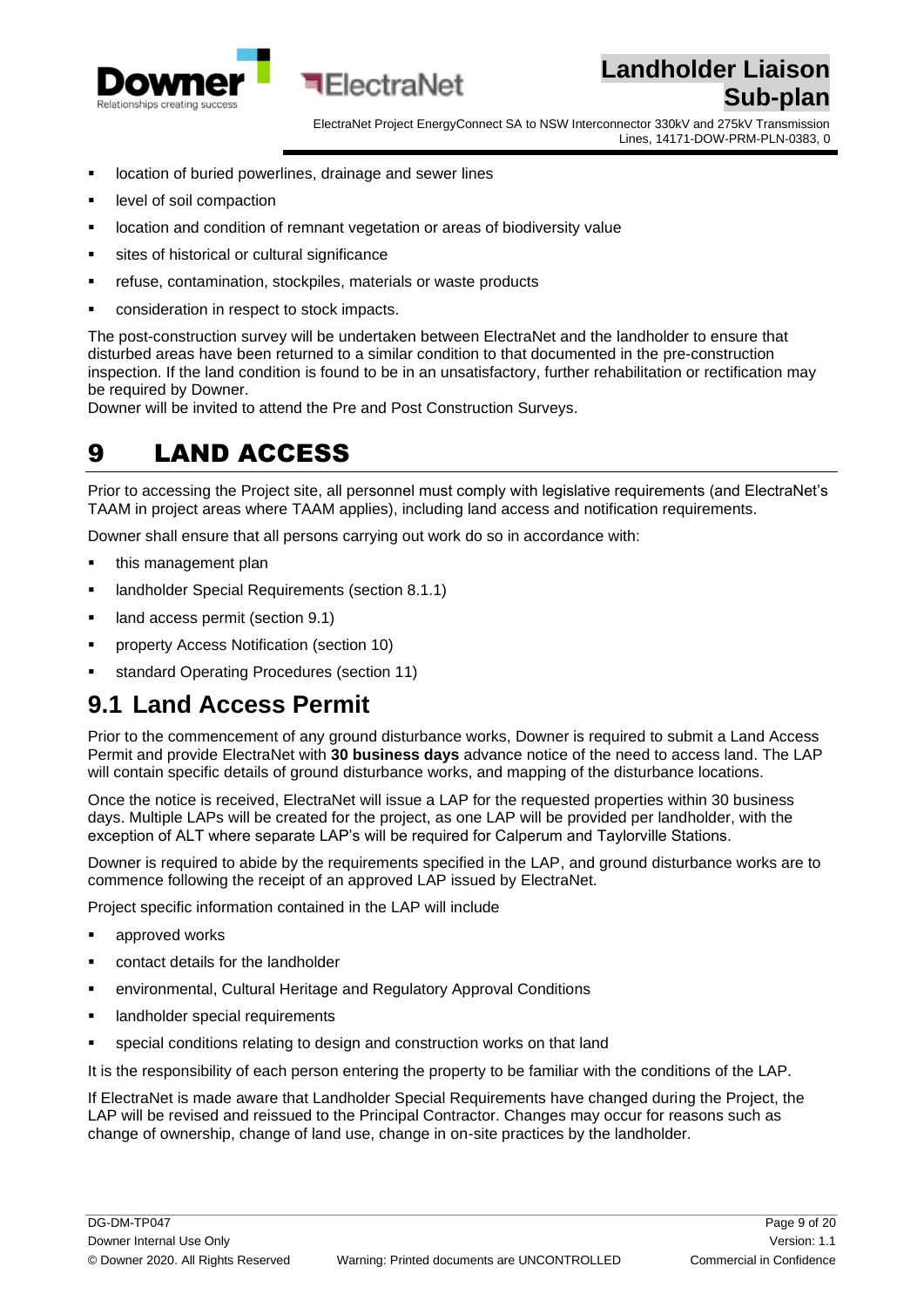



### <span id="page-9-0"></span>**9.2 Fire Management**

Where applicable, employees and contractors are required to adhere to all related TAAM requirements. All personnel must comply with landholder fire management protocols upon request of the landholder.

**•** smoking is forbidden on landholder property during declared fire ban dates

**बElectraNet** 

- in accordance with the appropriate TAAM sections, smoking is only permitted on landholder property outside of fire ban dates and in designated areas. All cigarette butts must be fully extinguished and removed from site
- the landholder holds the right to refuse smoking on their property at any time
- any vehicle accessing the landholder's property should meet ElectraNet's TAAM requirements

### <span id="page-9-1"></span>**9.3 Refusal of Access by a Landholder**

The landholder has the right to refuse access to their property, irrespective of whether there is an ElectraNet easement or not. Refusal for access can come in several ways, including:

- **·** written or verbal
- by way of an 'obstruction'

An 'obstruction' can be in many forms and includes but is not limited to:

- a locked gate that has the landholder's own lock bypassing or replacing the "all gates" lock
- gates wires/chained to a degree where it is obvious that the Landholder does not want that gate accessed
- a vehicle parked across the gates

Employees and contractors are required to contact the ElectraNet Landholder Relations Advisor (LRA) for advice if in any doubt and MUST NOT cut or force their access on to this property or find another access point. Downer are then not to access the property until approval is provided by ElectraNet.

If a landholder denies access to the employees or contractors, they must notify ElectraNet immediately and must not access the property or any other property owned or occupied by that landholder.

ElectraNet will contact the landholder if access is still denied and will arrange for access under warrant. The employees and contractors must not access until a warrant has been approved and ElectraNet has the warrant.

ALL access under warrant will be managed by ElectraNet.

#### <span id="page-9-2"></span>**9.3.1 Refusal of Access by Landholder – Extreme Conditions**

A landholder has the right of refusal on days of "extreme' fire danger or if they cannot operate themselves such as under the "Harvest code of Conduct". In these circumstances employees and contractors must:

- not access the property if refused by the landholder or directed by ElectraNet
- **EXEDENT** leave the property immediately if requested by the landholder
- contact ElectraNet; and
- adhere to relevant ElectraNet policies and procedures (Note: ElectraNet will not seek a warrant under these conditions).

## <span id="page-9-3"></span>10 PROPERTY ACCESS NOTIFICATION

This section outlines how ElectraNet and Downer shall meet the requirement for providing reasonable property notification throughout the project.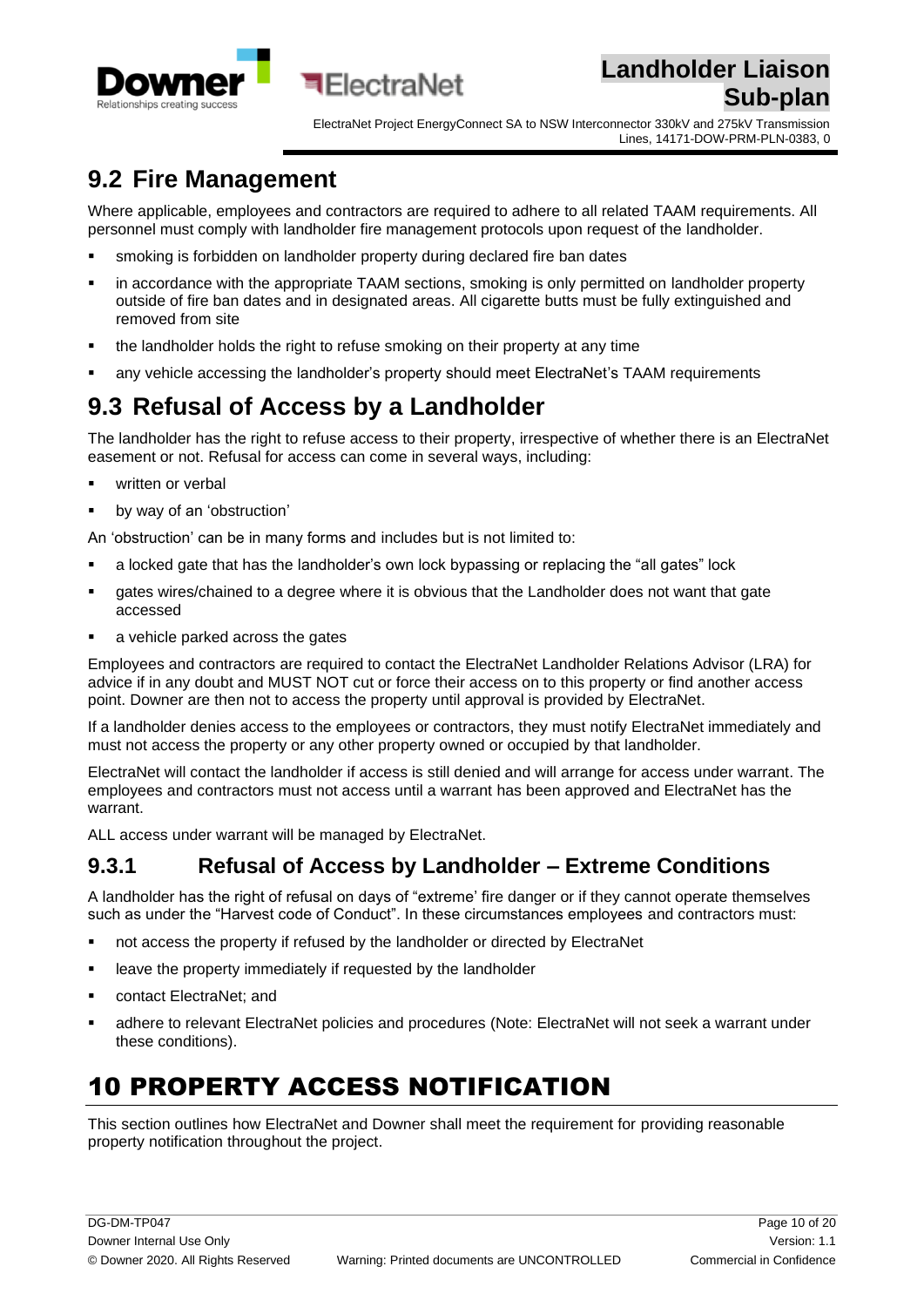

ElectraNet Project EnergyConnect SA to NSW Interconnector 330kV and 275kV Transmission Lines, 14171-DOW-PRM-PLN-0383, 0

There are legislative and contractual obligations to provide landholders with reasonable and specific notice of intent to access a landholder's property. This section outlines how ElectraNet and the Principal Contractor shall meet the requirement for providing reasonable property access notification throughout the project.

## <span id="page-10-0"></span>**10.1 Property Access Notification – Early Works**

Early works consist of any work undertaken by ElectraNet or its contractors prior to commencement of the major works contemplated in the Design and Construct contract by Downer.

#### <span id="page-10-1"></span>**10.1.1 Early Works Procedure within an ElectraNet Easement**

ElectraNet will provide a formal Quarterly Landholder Notice outlining the early project works to be undertaken during the subsequent 3 month period. The notice shall nominate times that ElectraNet or contractors may be onsite (Generally 7am – 5pm).

The following process must be followed:

| <b>Property Access Notification - Early Works</b> |                                                                                                                                                                                                                                     |                                         |  |
|---------------------------------------------------|-------------------------------------------------------------------------------------------------------------------------------------------------------------------------------------------------------------------------------------|-----------------------------------------|--|
| <b>Steps</b>                                      | <b>Action</b>                                                                                                                                                                                                                       | <b>Responsibility</b>                   |  |
| Step 1                                            | Written notification about early works planned for<br>the next 3 months is mailed to each landholder with<br>a reference copy to be emailed                                                                                         | ElectraNet                              |  |
| Step 2                                            | Review Landholder Special Requirements in<br>ElectraNet Connect and implement requirements                                                                                                                                          | Downer / Agent entering the<br>property |  |
| Step 3                                            | For D&C early works and minor works, written<br>notice to the landholder 10 business days prior to<br>the commencement of the works is to be provided.                                                                              | Downer / Agent entering the<br>property |  |
| Step 4                                            | Telephone call to landholder contact person not less<br>than 2 business days in advance of plan to enter<br>site to advise of intent to enter including the<br>proposed time of access and the purpose for<br>entering the property | Downer / Agent entering the<br>property |  |

#### <span id="page-10-2"></span>**10.1.2 Early Works Procedure where no easement has been secured**

Where ElectraNet has not been granted an easement, ElectraNet will use it powers pursuant to section 45(1) of the ElectraNet Act 1996 (SA) to enter the land.

This process involved preparing a Letter of Consent and receiving a written or signed confirmation of consent from landholders prior to entering the land.

## <span id="page-10-3"></span>**10.2 Property Access Notification – Construction**

#### <span id="page-10-4"></span>**10.2.1 Quarterly Landholder Notice – Minor Works**

A formal Property Access Notification is not required for minor works, as the entry is deemed to have been notified during the Quarterly Landholder Notification. Minor works are works that are not land disturbing and are relatively minor in nature, including:

- travelling on easement (including travelling through crops)
- inspections, assessments and measurements
- survey and pegging

Prior to entering a property for minor works, Downer must telephone the landholder not less than two business days in advance of the planned entry to and comply with any Landholder Special Requirements.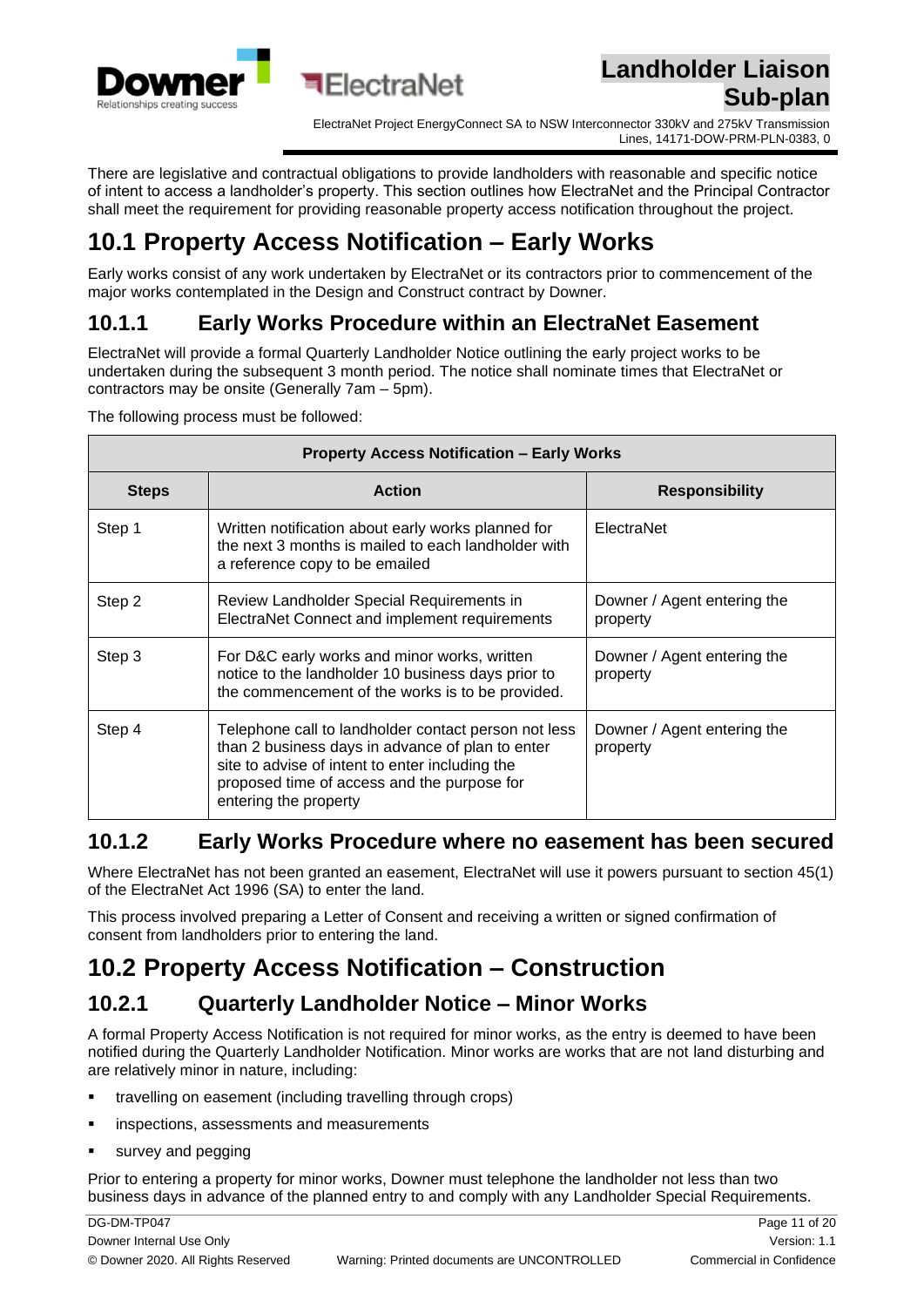



ElectraNet Project EnergyConnect SA to NSW Interconnector 330kV and 275kV Transmission Lines, 14171-DOW-PRM-PLN-0383, 0

| <b>Property Access Notification - Minor Works</b> |                                                                                                                                                                                               |                       |  |
|---------------------------------------------------|-----------------------------------------------------------------------------------------------------------------------------------------------------------------------------------------------|-----------------------|--|
| <b>Steps</b>                                      | <b>Action</b>                                                                                                                                                                                 | <b>Responsibility</b> |  |
| Step 1                                            | Include a statement in quarterly landholder update notice that<br>access to entire easement for purpose of construction planning,<br>minor works, survey and site inspections may be required | ElectraNet            |  |
| Step 2                                            | Review Landholder Special Requirements in ElectraNet Connect<br>and implement requirements                                                                                                    | Downer                |  |
| Step 3                                            | Telephone call to landholder contact person not less than 2<br>business days prior to commencement of minor works                                                                             | Downer                |  |

#### <span id="page-11-0"></span>**10.2.2 Property Access Notification – Land Disturbance**

Prior to commencing any ground-disturbing work on a property or prior to returning to a property after a significant break in activity on a property, Downer shall provide a Property Access Notification prior to accessing the land.

In accordance with the *Electricity Act 1996* requirements, the landholder shall receive the written notification (via post or email) 10 business days prior to the commencement of construction works.

The Property Access Notification shall be prepared in accordance with:

- Electranet's TAAM Section 13.2 Landholder Notification
- Major Works Contract
- Safety And Sustainability Standards
- The Scope For Environmental Management Plan
- Landholder Special Requirements Relating To Property Access Notification Provided In The LAP Or On Electranet Connect.

Property Access Notifications shall include:

- Contractors Company
- Contractors Responsible Person / Supervisor / Team Lead And Their Mobile Phone Number
- Onsite Electricity Officer And Contact Mobile Phone Number
- A Brief Description Of Works To Be Undertaken
- Minimum access 'From' and Access "to" dates

| <b>Property Access Notification - Construction (Land Disturbance)</b> |                                                                                                                                                                    |                       |  |
|-----------------------------------------------------------------------|--------------------------------------------------------------------------------------------------------------------------------------------------------------------|-----------------------|--|
| <b>Steps</b>                                                          | <b>Action</b>                                                                                                                                                      | <b>Responsibility</b> |  |
| Step 1                                                                | Written Property Access Notification at least 10 business<br>days prior to commencement of works to inform landholder of<br>date, time and scope of proposed works | Downer                |  |
| Step 2                                                                | Review Landholder Special Requirements in ElectraNet<br>Connect and implement requirements                                                                         | Downer                |  |
| Step 3                                                                | Downer to contact landholder by telephone not less than 2<br>days prior to commencing construction work.                                                           | Downer                |  |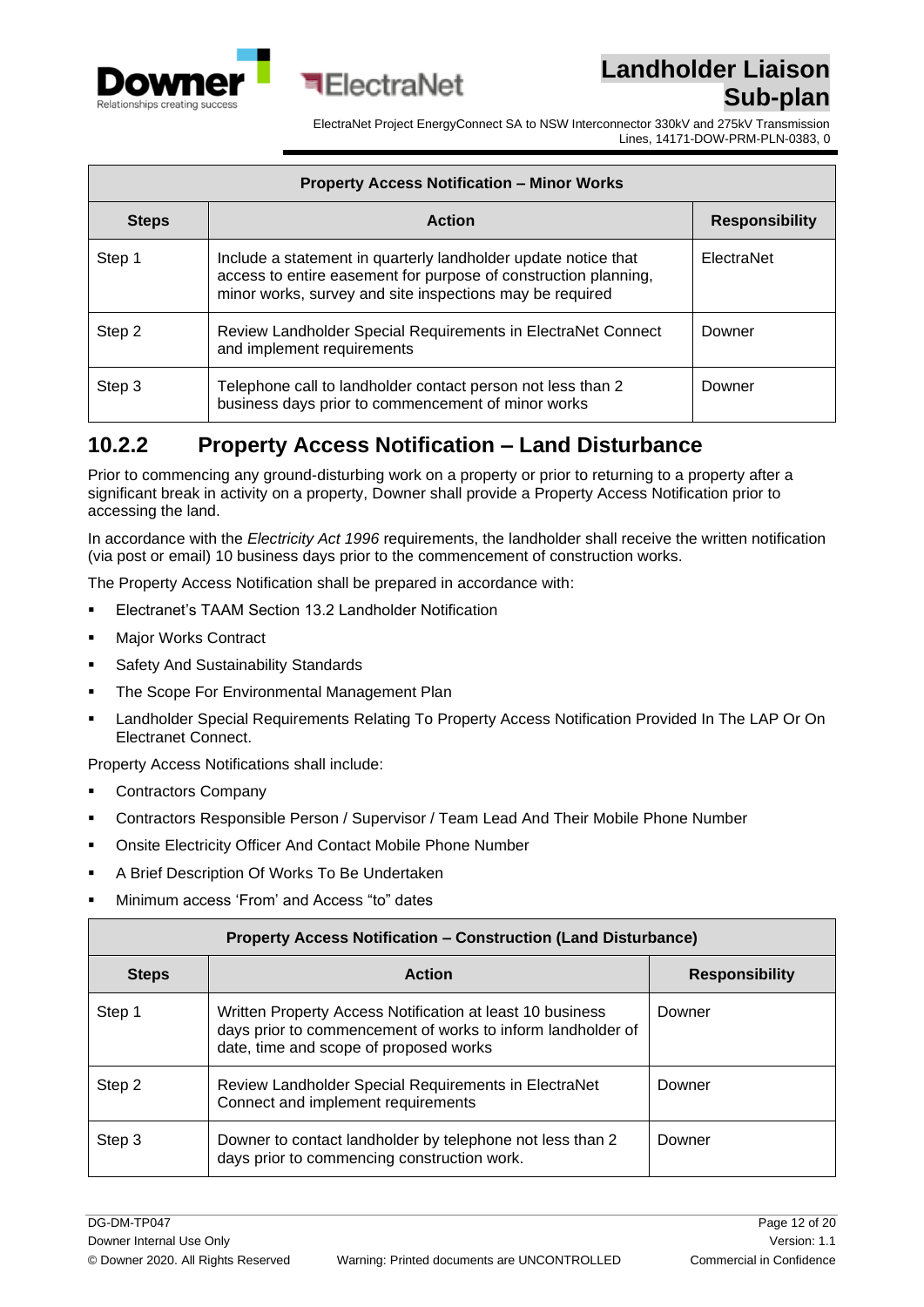

ElectraNet Project EnergyConnect SA to NSW Interconnector 330kV and 275kV Transmission Lines, 14171-DOW-PRM-PLN-0383, 0

## <span id="page-12-0"></span>**10.3 Property Access Notification – Public land**

Where there is a need to install infrastructure on public land (e.g road reserves, council reserves, railway corridors), ElectraNet shall prepare a notice under s47 of the Electricity Act 1966 (SA) and provide it to the appropriate public authority for approval.

## <span id="page-12-1"></span>**10.4 Unplanned or Adverse Event / Emergency**

Where entry to a landholder's property is required in an emergency and notice cannot be provided in accordance with the above requirements, notice should be given in accordance with TAAM requirements. The ElectraNet Project Manager must also be informed of the required emergency access as soon as possible.

# <span id="page-12-2"></span>11 STANDARD OPERATING PROTOCOLS

All Downer workers and contractors must undertake work in a way that demonstrates respect for landholders. This section outlines the standard operating protocols expected for all personnel when working on this Project.

## <span id="page-12-3"></span>**11.1 Site Management**

### <span id="page-12-4"></span>**11.1.1 Ongoing Communications During Construction**

Downer is to communicate regularly with the landholders during construction on their property to ensure a good relationship is maintained. This may involve a phone call or drop in to provide an update on the status of work and check if there are any issues.

All landholder interactions shall be recorded. All meaningful interactions with landholders shall be provided to ElectraNet for recording in ElectraNet Connect.

#### <span id="page-12-5"></span>**11.1.2 General Site Procedures (Farm Rules)**

All personnel on the easement must abide by the following:

- no illicit drugs, firearms, animals or children permitted onsite
- no smoking outside of designated smoking areas
- no driving or operating machinery under the influence of alcohol or drugs
- **•** use of hazardous or dangerous goods must be in accordance with relevant laws and permits
- **E** all reasonable precautions shall be made to ensure that no damage is caused through:
	- − contamination from goods, equipment or personnel; or
	- − misuse of goods or equipment by personnel
- all waste must be contained in appropriate bins and removed regularly
- no waste to be thrown from vehicles including ensuring all waste is transported securely to prevent from being blown off the back of vehicles
- onsite port-a-loos will be provided for personnel

Downer personnel and contractors will be provided with electronic and/or hardcopy GIS maps to identify the property on which they are working.

#### <span id="page-12-6"></span>**11.1.3 Travelling on Farm Roads or Paddocks**

All vehicles and personnel are to remain within the transmission line corridor and designated access tracks.

To the extent applicable, the speed limits on the land are as follows;

- a. On farm roads 40kph
- b. On pasture 30kph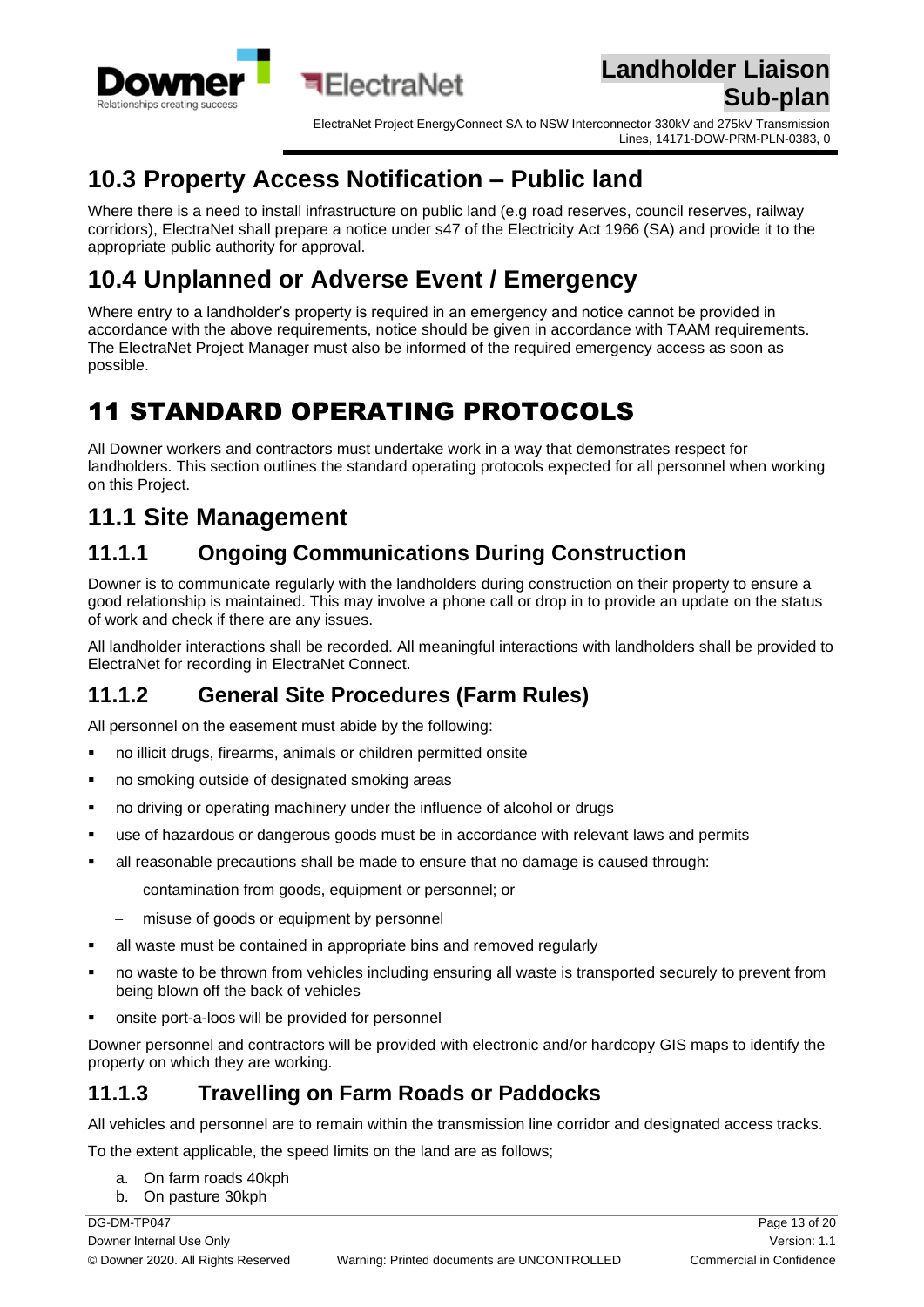

ElectraNet Project EnergyConnect SA to NSW Interconnector 330kV and 275kV Transmission Lines, 14171-DOW-PRM-PLN-0383, 0

c. Near houses, sheds and waterpoints 20kph.

The vehicle driver must slow down if approaching another vehicle and always obey all road rules.

The vehicle driver must stop if travelling stock are encountered and proceed only if given direction by Landholder personnel.

#### <span id="page-13-0"></span>**11.1.4 Vehicles**

All motor vehicles on the land must:

• carry first response fire equipment and driver must be skilled in use of the equipment

**बElectraNet** 

- be fitted with an exhaust system that is in good working order
- be diesel to the extent that it is practical
- have adequate means of communication such as mobile and/or satellite phone, UHF and VHF radio.

Light vehicles are not permitted to be operated where there are tall grasses or other vegetation in a readily combustible state in times of high fire danger.

#### <span id="page-13-1"></span>**11.1.5 Livestock Wellbeing**

Livestock are curious and are likely to approach people working in the paddock or vehicles. When driving and working in a paddock, drivers should not sound the horn or make loud noises to scare away the stock, drive around stock slowly and quietly and they will move out of the way.

Vehicle drivers must:

- **EXECT** slow down when driving in paddocks containing livestock
- stop if travelling stock are encountered and proceed only if given direction by the landholder
- take particular care when driving in paddocks during mating and birthing months (April to September).

Any injury to livestock or perceived livestock problems must be reported to the Site Supervisor immediately. The Site Supervisor will report the incident to the Downer Public Liaison Coordinator who will notify the landholder as soon as possible.

#### <span id="page-13-2"></span>**11.1.6 Farm Water Supplies**

All personnel on the easement must:

- use only the water supply facilities that have been allocated
- under no circumstances interfere with or adjust components of the farm water supply
- approach tanks and troughs slowly and be mindful of the presence of livestock
- no parking of vehicles within 100 m of tanks, dams or troughs, where possible
- no swimming in tanks or dams or wash in troughs
- no digging holes or trenches without obtaining confirmation from the landholder that there are no pipelines in the area.

Any damage to water supplies or perceived or actual problems with water supplies must be reported to the Site Supervisor immediately. The Site Supervisor will report the incident to the Downer Public Liaison Coordinator who will notify landholder as soon as possible.

#### <span id="page-13-3"></span>**11.1.7 Farm Gates and Fences**

All personnel must ensure that all farm gates, whether open, closed or locked, are left in the state in which they are found.

All personnel on the easement must drive slowly when travelling along fence lines. If livestock or native animals are encountered near fence lines, then drivers should slow down or stop and not do anything that causes fright and unnecessary impact with the fences.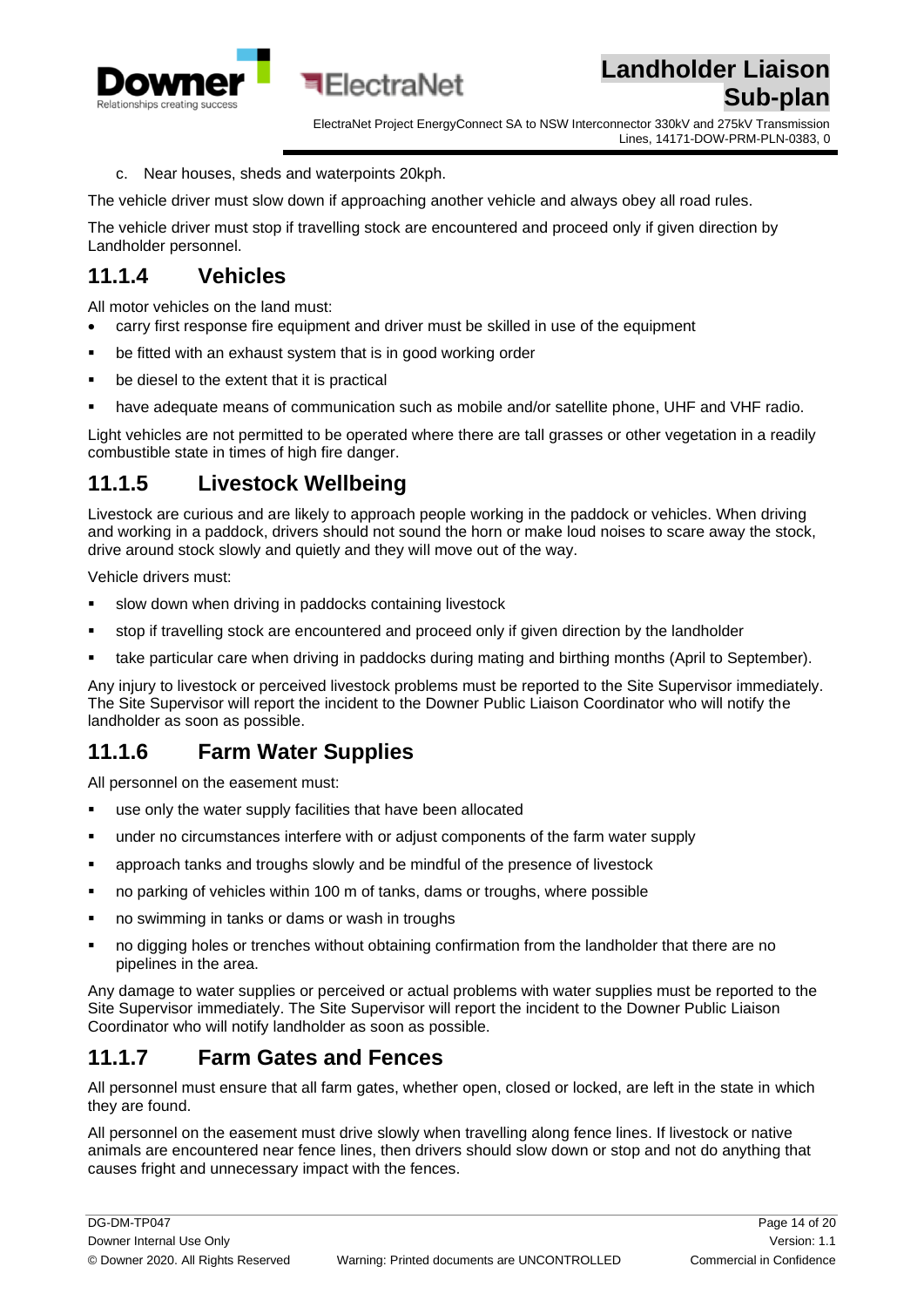

ElectraNet Project EnergyConnect SA to NSW Interconnector 330kV and 275kV Transmission Lines, 14171-DOW-PRM-PLN-0383, 0

Any damage to farm gates or fences must be reported to the Site Supervisor immediately. The Site Supervisor will report the incident to the Downer Public Liaison Coordinator who will notify the landholder as soon as possible.

#### <span id="page-14-0"></span>**11.1.8 Emergency Response**

An Emergency Response Plan and A Bushfire Management Plan have been developed for the project and contain emergency response procedures including notification requirements to landholders where relevant.

## <span id="page-14-1"></span>**11.2 Training and Awareness**

Downer recognises the importance of employee training and induction, and the critical role it plays in supporting the safe and environmentally responsible conduct of project operations. All personnel must be fully informed of their specific obligations, and are suitably trained and competent to undertake works in accordance with ElectraNet and Downer requirements. The site induction for all staff, sub-contractors and visitors will include landholder liaison requirements.

# <span id="page-14-2"></span>12 PROPERTY DAMAGE AND COMPLAINTS

## <span id="page-14-3"></span>**12.1 Property Damage**

Any unplanned damage to landholder property must be reported to the Site Supervisor immediately. The Site Supervisor will report the incident to the Downer Public Liaison Coordinator who will notify the landholder and ElectraNet Project Manager as soon as possible.

Examples of damage that must be reported as soon as possible, include:

- any injury to livestock
- any perceived livestock problems
- any water supply damage
- **·** any perceived water supply problems
- any gate or fence damage

# <span id="page-14-4"></span>**12.2 Complaints**

When a landholder complaint is received directly while working onsite, the following will be implemented:

- respond positively and respectfully at all times and refer the complainant to Site Supervisor or Public Liaison Coordinator
- site Supervisor will notify the Public Liaison Coordinator, if not already notified
- Public Liaison Coordinator will verbally notify ElectraNet within 1 hour of receiving the complaint, or awareness of occurrence, outlining factual information
- Public Liaison Coordinator in coordination with the Site Supervisor/Construction Manager will implement corrective actions to resolve the cause where possible
- Public Liaison Coordinator will obtain factual information, and lodge the incident into INX and ElectraNet's online Incident Management System (IMS) within 24 hours of incident occurrence or notification. The following details will be included:
	- − name, address and contact details of complainant
	- − details (complaint details, time, other factual information)
	- corrective action taken
- Public Liaison Coordinator will prepare a detailed incident report ad provided to ElectraNet within an agreed timeframe including any preventative actions.

Note where external reporting is required, this will be coordinated by ElectraNet.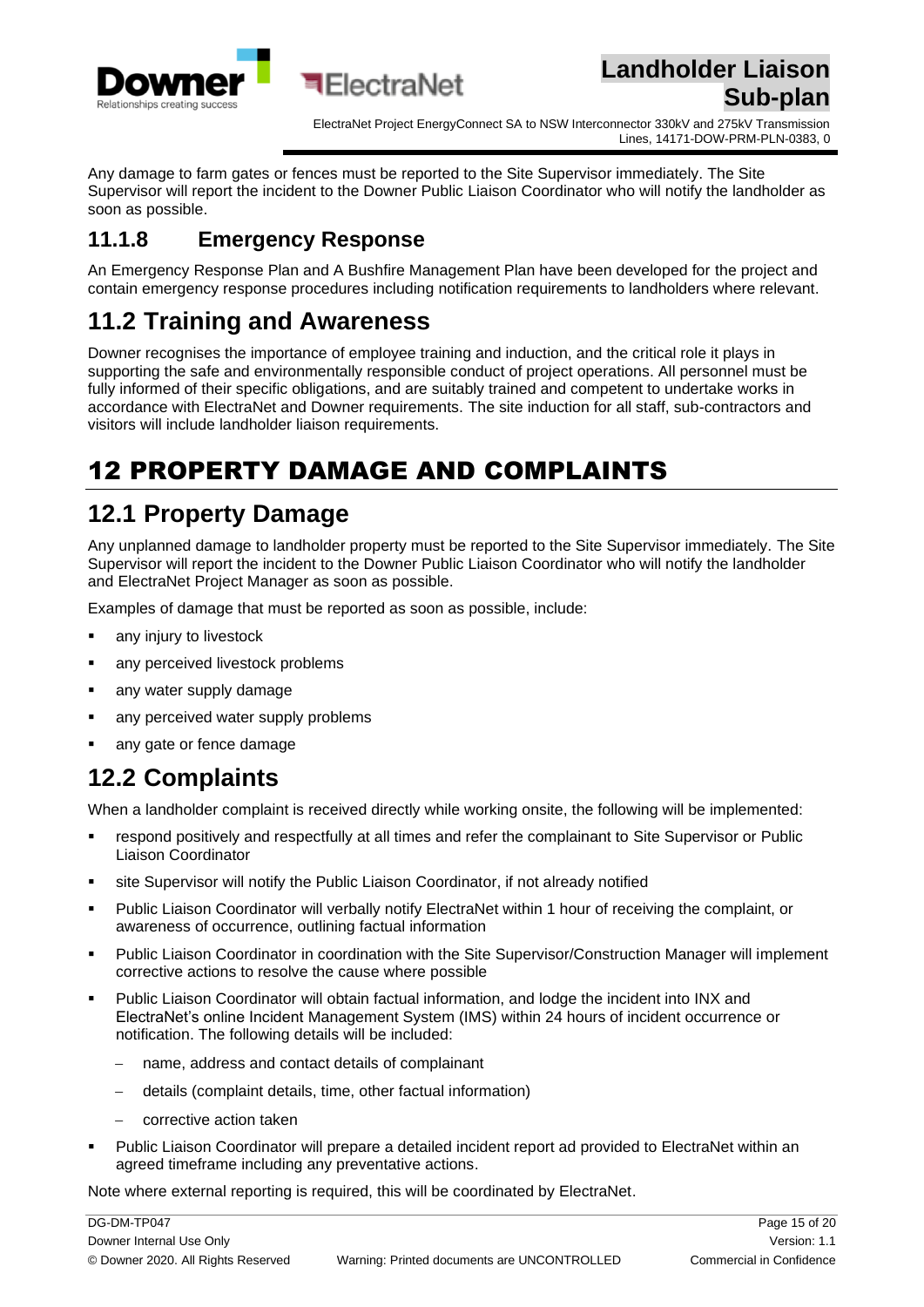

ElectraNet Project EnergyConnect SA to NSW Interconnector 330kV and 275kV Transmission Lines, 14171-DOW-PRM-PLN-0383, 0

#### <span id="page-15-0"></span>**12.2.1 Recording an issue, complaints or enquiry**

All complaints received will be recorded in INX and Landholder Liaison Register to ensure issues and actions are monitored including:

- nature of the complaint
- location of the complaint
- time and date of the complaint received and the incident
- name and address of the complainant
- details of factors that may have contributed to the incident
- any proposed actions to mitigate the complaint.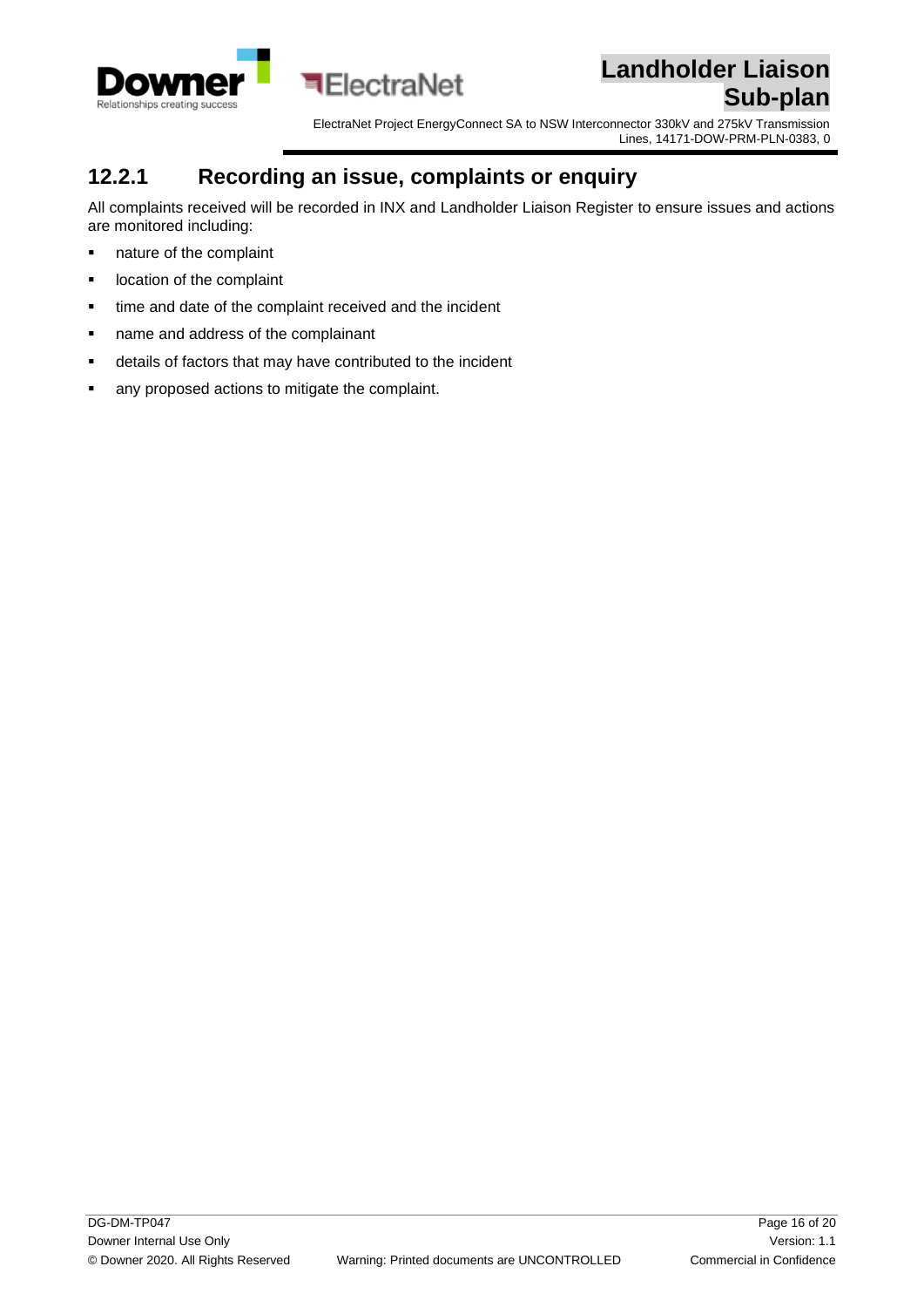

### <span id="page-16-0"></span>13 MITIGATION AND MANAGEMENT MEASURES

The following table outlines the mitigation and management measures that will be implemented as far as practicable throughout the project to prevent potential impacts on landholders.

| Ref                           | <b>Mitigation Strategy</b>                                                                                                                                                             | Location /<br><b>Activity</b>          | <b>Downer</b><br><b>Procedur</b><br>e                   | <b>Responsib</b><br>ility                                    | <b>Management Measure &amp; Monitoring</b><br>of Controls                                                                                                                                                                                                                                                                                                                                                                  |  |  |  |
|-------------------------------|----------------------------------------------------------------------------------------------------------------------------------------------------------------------------------------|----------------------------------------|---------------------------------------------------------|--------------------------------------------------------------|----------------------------------------------------------------------------------------------------------------------------------------------------------------------------------------------------------------------------------------------------------------------------------------------------------------------------------------------------------------------------------------------------------------------------|--|--|--|
|                               | <b>Pre-execution Phase</b>                                                                                                                                                             |                                        |                                                         |                                                              |                                                                                                                                                                                                                                                                                                                                                                                                                            |  |  |  |
| <b>SEMP</b><br><b>S&amp;S</b> | ElectraNet to provide<br>details of landholder<br>agreements including any<br>special requirements.                                                                                    | Prior to<br>commencing<br>onsite       | Landholde<br>r<br>Requirem<br>ents<br>Register          | ElectraNet                                                   | Specific landholder agreements and<br>requirements will be used to develop<br>specific mitigation and management<br>measures for the Project as such:<br>construction program<br>٠<br>other sub-plans (such as weed<br>٠<br>management)<br>CAZ and GIS mapping<br>٠<br>communications such as<br>٠<br>notification periods prior to entry<br>internal communications such<br>٠<br>as Toolbox Talks<br>onsite signage.<br>٠ |  |  |  |
| <b>SEMP</b>                   | A spatial layer that<br>indicates which existing<br>access tracks will be used<br>for the project to be<br>provided to ElectraNet for<br>approval.                                     | Prior to<br>commencing<br>onsite       | <b>GIS</b><br>mapping                                   | Constructio<br>n Manager                                     | Prior to undertaking the works,<br>designated access tracks and routes<br>will be provided to ElectraNet through<br>GIS.                                                                                                                                                                                                                                                                                                   |  |  |  |
| <b>SEMP</b><br><b>S&amp;S</b> | All personnel must be<br>fully informed of their<br>specific land access and<br>landholder obligations.                                                                                | Prior to<br>commencing<br>works onsite | Project<br>Induction                                    | Constructio<br>n Manager<br>Public<br>Liaison<br>Coordinator | All personnel are required to<br>undertake the Project Induction which<br>includes landholder and land access<br>requirements prior to commencement<br>onsite.                                                                                                                                                                                                                                                             |  |  |  |
|                               | <b>Execution Phase</b>                                                                                                                                                                 |                                        |                                                         |                                                              |                                                                                                                                                                                                                                                                                                                                                                                                                            |  |  |  |
| <b>SEMP</b>                   | Contact landholders<br>within prescribed<br>notification periods to<br>communicate key<br>information such as<br>commencement date,<br>project scope, expected<br>completion date etc. | Project area                           | This sub-<br>plan<br>Landholde<br>r Liaison<br>Register | Public<br>Liaison<br>Coordinator                             | Landholder notification will be in<br>accordance the requirements detailed<br>in with Section 10.<br>Lead time for landholder contact will<br>be considered within the construction<br>program.<br>Records of landholder notification will<br>be recorded in the Landholder Liaison<br>Register.                                                                                                                           |  |  |  |
| <b>SEMP</b>                   | Truck movements to be<br>limited to the designated<br>freight route.                                                                                                                   | Access<br>routes                       | Traffic<br>Managem<br>ent Plan                          | Zero Harm<br>Manager                                         | All truck movements will be limited to<br>designated freight route in accordance<br>with Traffic Management Plan.                                                                                                                                                                                                                                                                                                          |  |  |  |
| <b>SEMP</b>                   | Ensure active dust<br>suppression is<br>implemented for all dust<br>generating activities.                                                                                             | Ongoing<br>throughout<br>works         | DA-ZH-<br>ST064<br>Soil and<br>Water<br>Managem<br>ent  | Constructio<br>n Manager                                     | Dust generation will be minimised by<br>implementing:<br>minimise vegetation and soil<br>٠<br>disturbance to the smallest area<br>operationally practicable<br>limit vehicle, machinery and<br>٠<br>equipment to designated access<br>tracks<br>utilise water carts for dust<br>٠<br>suppression, as required.                                                                                                             |  |  |  |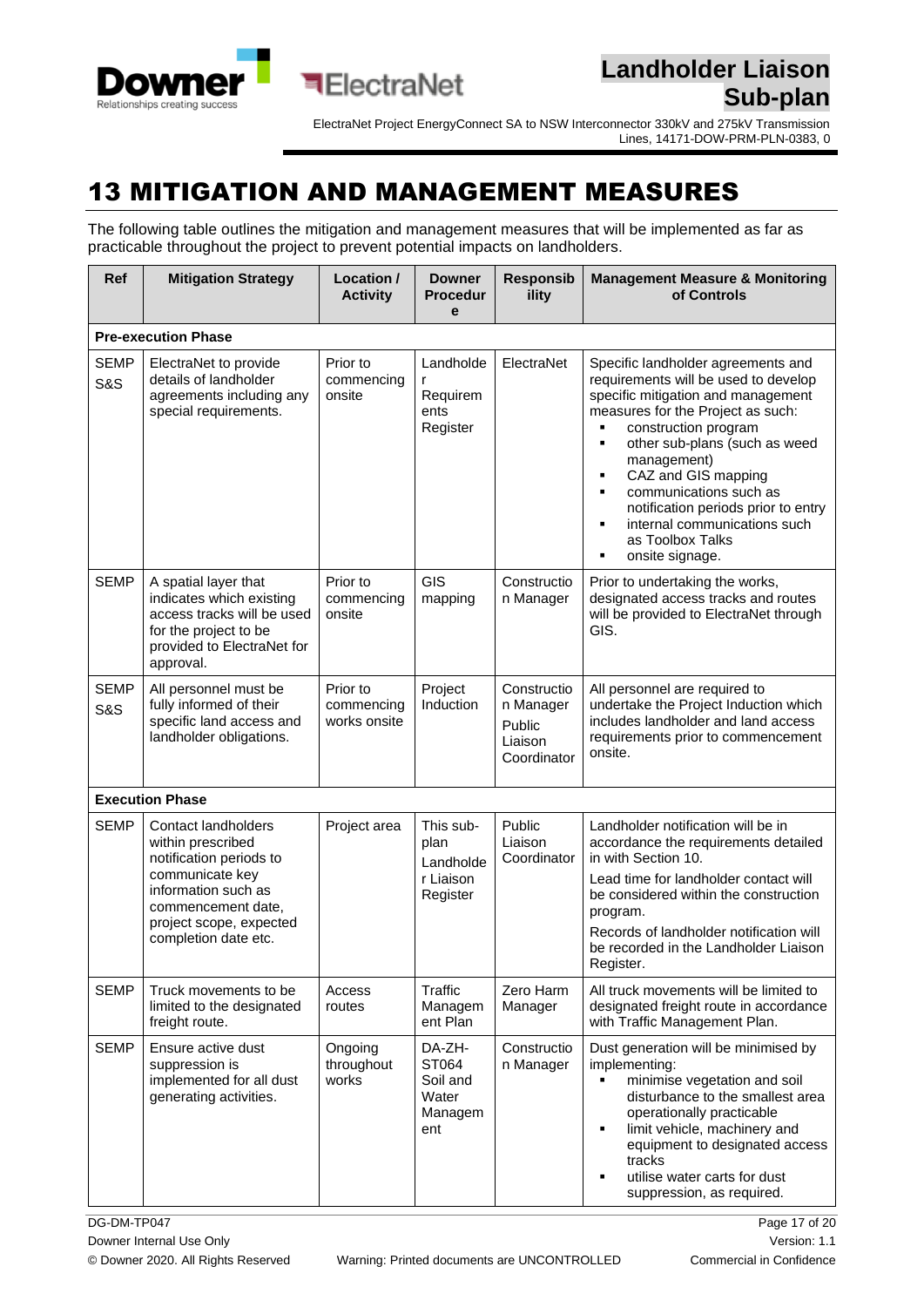



ElectraNet Project EnergyConnect SA to NSW Interconnector 330kV and 275kV Transmission Lines, 14171-DOW-PRM-PLN-0383, 0

| Ref         | <b>Mitigation Strategy</b>                                                                                                                                                                                                                                                               | Location /<br><b>Activity</b>    | <b>Downer</b><br><b>Procedur</b><br>e                                                                                               | <b>Responsib</b><br>ility                                    | <b>Management Measure &amp; Monitoring</b><br>of Controls                                                                                                                                                                                                                                                                                                                                                                                                                                                                                                                                                                                                                                                                                                                                                                                                                                                                                                                      |
|-------------|------------------------------------------------------------------------------------------------------------------------------------------------------------------------------------------------------------------------------------------------------------------------------------------|----------------------------------|-------------------------------------------------------------------------------------------------------------------------------------|--------------------------------------------------------------|--------------------------------------------------------------------------------------------------------------------------------------------------------------------------------------------------------------------------------------------------------------------------------------------------------------------------------------------------------------------------------------------------------------------------------------------------------------------------------------------------------------------------------------------------------------------------------------------------------------------------------------------------------------------------------------------------------------------------------------------------------------------------------------------------------------------------------------------------------------------------------------------------------------------------------------------------------------------------------|
| <b>SEMP</b> | Manage vehicle and plant<br>usage/speeds to minimise<br>dust generation<br>particularly near houses<br>and sheds.                                                                                                                                                                        | Ongoing<br>throughout<br>works   | DA-ZH-<br>ST070 Air<br>Quality<br>Managem<br>ent                                                                                    | Constructio<br>n Manager                                     | Vehicles and plant to drive to<br>conditions. This includes limiting<br>speed to mitigate dust:<br>40 km/h on farm tracks<br>30 km/h with pasture<br>20 km/h near houses, sheds<br>$\blacksquare$<br>and water points.                                                                                                                                                                                                                                                                                                                                                                                                                                                                                                                                                                                                                                                                                                                                                         |
| <b>SEMP</b> | Adhere to applicable,<br>negotiated site access<br>agreements at all times<br>when onsite.                                                                                                                                                                                               | Access<br>routes                 | GIS<br>mapping<br>DA-ZH-<br>FM116.9<br>Environme<br>ntal<br>Inspection<br>Checklist                                                 | Public<br>Liaison<br>Coordinator                             | Details of designated site access, as<br>per landholder negotiations, within<br>GIS mapping.<br>No vehicle or personnel access<br>outside of designated access.<br>Inspection of access through<br>Environmental Inspection Checklist.                                                                                                                                                                                                                                                                                                                                                                                                                                                                                                                                                                                                                                                                                                                                         |
| <b>SEMP</b> | Where alternative site<br>access arrangements<br>have been negotiated<br>between Downer and the<br>landholder these must be<br>communicated to<br>ElectraNet.                                                                                                                            | Ongoing<br>throughout<br>project | Landholde<br>r<br>Requirem<br>ents<br>Register                                                                                      | Public<br>Liaison<br>Coordinator                             | Any changes to designated access<br>routes or other landholder requests,<br>including any specific arrangements<br>with landholders, will be recorded in<br>the Landholder Requirements<br>Register.<br>The Landholder Requirements<br>Register will be available to ElectraNet<br>as requested.                                                                                                                                                                                                                                                                                                                                                                                                                                                                                                                                                                                                                                                                               |
| <b>SEMP</b> | All reasonable measures<br>to be implemented to<br>minimise noise and limit<br>noise activities to<br>between 7am to 7pm<br>Monday to Saturday.<br>Noise mitigation and<br>landholder notification<br>procedures to be<br>implemented for noise<br>activities outside of these<br>hours. | Ongoing<br>throughout<br>project | DA-ZH-<br>ST069<br>Environme<br>ntal Noise<br>and<br>Vibration<br>DA-ZH-<br>FM116.9<br>Environme<br>ntal<br>Inspection<br>Checklist | Constructio<br>n Manager<br>Public<br>Liaison<br>Coordinator | Noisy operational works will be<br>scheduled between 7 am to 7 pm<br>Monday to Saturday.<br>For works planned on Sunday, public<br>holidays or at night, the following will<br>be implemented:<br>٠<br>identify noise sensitive receivers<br>within the vicinity of the planned<br>works<br>determine typical noise levels<br>٠<br>from the planned works<br>assess likely impact of the<br>٠<br>predicted noise levels on the<br>sensitive receivers<br>determine noise controls to<br>٠<br>mitigate potential impacts or<br>substitution for an alternative<br>processes if excessive noise is<br>produced<br>obtain an EPA approval for night<br>٠<br>works if required<br>provide written communication<br>٠<br>to any impacted sensitive<br>receivers at least 3 days prior to<br>the commencement of works.<br>This communication will include:<br>type of works to be<br>undertaken<br>location of the works<br>working hours<br>contact number regarding<br>any issues |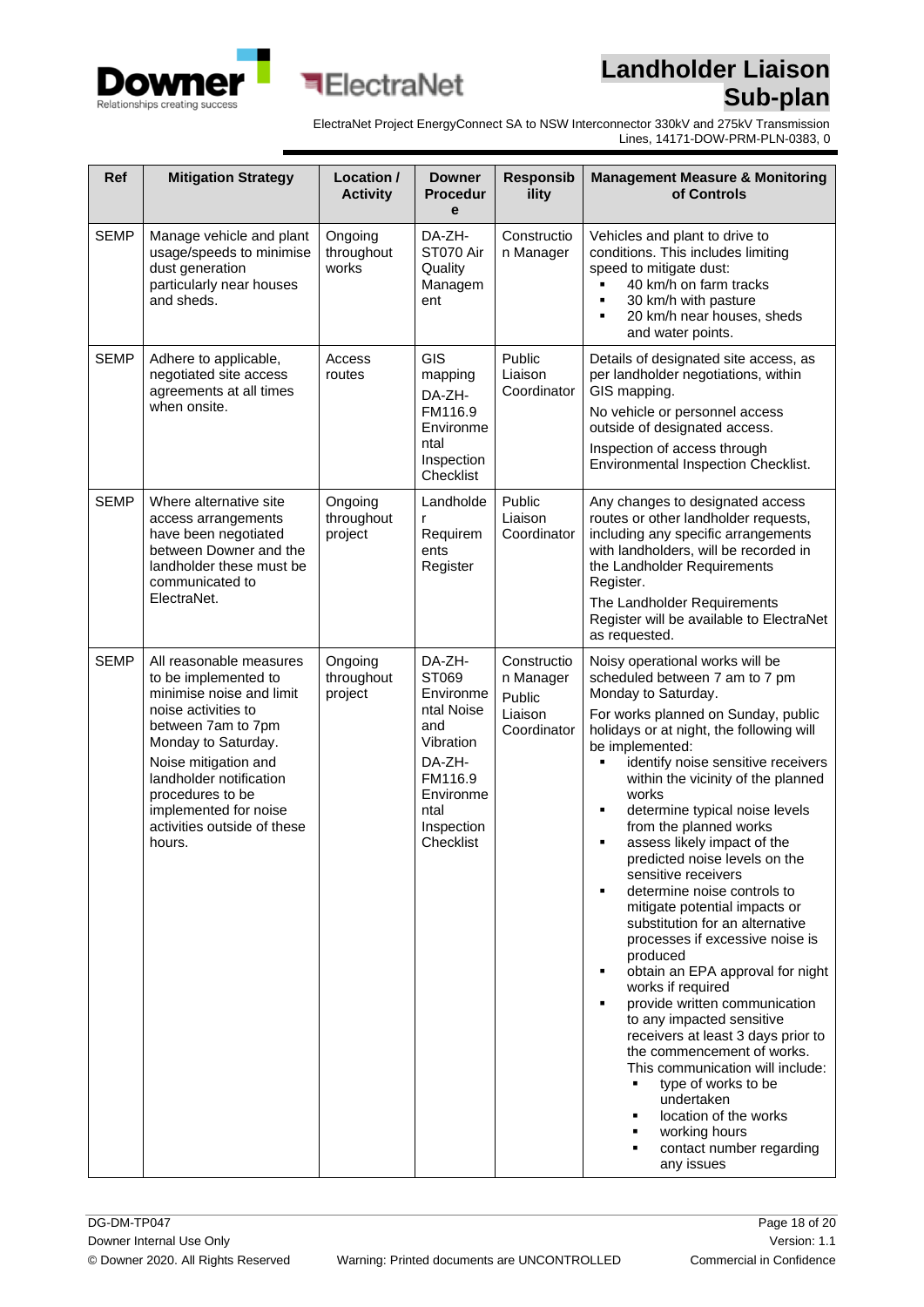



ElectraNet Project EnergyConnect SA to NSW Interconnector 330kV and 275kV Transmission Lines, 14171-DOW-PRM-PLN-0383, 0

| Ref         | <b>Mitigation Strategy</b>                                                                                                                                                            | Location /<br><b>Activity</b>    | <b>Downer</b><br><b>Procedur</b><br>e                             | <b>Responsib</b><br>ility                                     | <b>Management Measure &amp; Monitoring</b><br>of Controls                                                                                                                                                                                                                                                                                                                                                                                                                                                                         |
|-------------|---------------------------------------------------------------------------------------------------------------------------------------------------------------------------------------|----------------------------------|-------------------------------------------------------------------|---------------------------------------------------------------|-----------------------------------------------------------------------------------------------------------------------------------------------------------------------------------------------------------------------------------------------------------------------------------------------------------------------------------------------------------------------------------------------------------------------------------------------------------------------------------------------------------------------------------|
|             |                                                                                                                                                                                       |                                  |                                                                   |                                                               | Implementation of ongoing<br>communication with landholders<br>regarding times of excessive noise or<br>vibration if required.<br>Inspection of noise controls through<br>Environmental Inspection Checklist.                                                                                                                                                                                                                                                                                                                     |
| <b>SEMP</b> | Machinery operated in<br>accordance with relevant<br>sections of the<br><b>Environment Protection</b><br>(Noise) Policy 2007 and<br><b>Noise Information Sheet</b><br>(SA EPA, 2013). | Ongoing<br>throughout<br>project | DA-ZH-<br>ST069<br>Environme<br>ntal Noise<br>and<br>Vibration    | Constructio<br>n Manager<br>Public<br>Liaison<br>Coordinator  | All practicable measures will be<br>implemented to minimise noise from<br>vehicles, plant and equipment<br>including:<br>adequately maintained and kept<br>٠<br>in good operating order<br>operated in an appropriate and<br>٠<br>efficient manner<br>shutting or throttling equipment<br>٠<br>down whenever it is not in use<br>$\blacksquare$<br>ensuring noise reduction<br>devices such as mufflers are<br>fitted and operating effectively<br>Any unusually noisy equipment will be<br>investigated and rectified.           |
| <b>SEMP</b> | Implement proactive<br>noise control strategies<br>for fixed plant as required.                                                                                                       | Ongoing<br>throughout<br>project | DA-ZH-<br>ST069<br>Environme<br>ntal Noise<br>and<br>Vibration    | Constructio<br>n Manager<br>Public<br>Liaison<br>Coordinator  | Noise control strategies will be<br>implemented for fixed plant such as<br>compressors and power generators as<br>required, such as shielding and<br>temporary acoustic barriers or<br>enclosures, where there is the<br>potential to impact on sensitive<br>receivers.                                                                                                                                                                                                                                                           |
| <b>SEMP</b> | Implement control<br>strategies for vibration as<br>required.                                                                                                                         | Ongoing<br>throughout<br>project | DA-ZH-<br>ST069<br>Environme<br>ntal Noise<br>and<br>Vibration    | Constructio<br>n Manager                                      | For works involving potential vibration<br>impacts, the following will be<br>considered when developing<br>mitigation and control measures:<br>frequency and intensity of<br>activities<br>time of day and duration<br>П<br>combination of contributing<br>sources<br>location of affected sensitive<br>٠<br>receptors within the vicinity of<br>the planned works<br>determine controls to mitigate<br>$\blacksquare$<br>potential impacts or substitution<br>for an alternative processes if<br>excessive vibration is produced |
| <b>SEMP</b> | Maintain high<br>housekeeping standards.                                                                                                                                              | Ongoing<br>throughout<br>project | DA-ZH-<br>FM116.9<br>Environme<br>ntal<br>Inspection<br>Checklist | <b>Site</b><br>Supervisor<br>Public<br>Liaison<br>Coordinator | Tidy work sites including laydown<br>areas with no litter and all waste<br>contained in appropriate containers.<br>Regular removal of all waste and<br>surplus materials<br>All vehicles, plant, equipment,<br>materials and waste to be contained<br>within the CAZ.<br><b>Environmental Inspection Checklist</b><br>will be used to undertake<br>housekeeping inspections.                                                                                                                                                      |